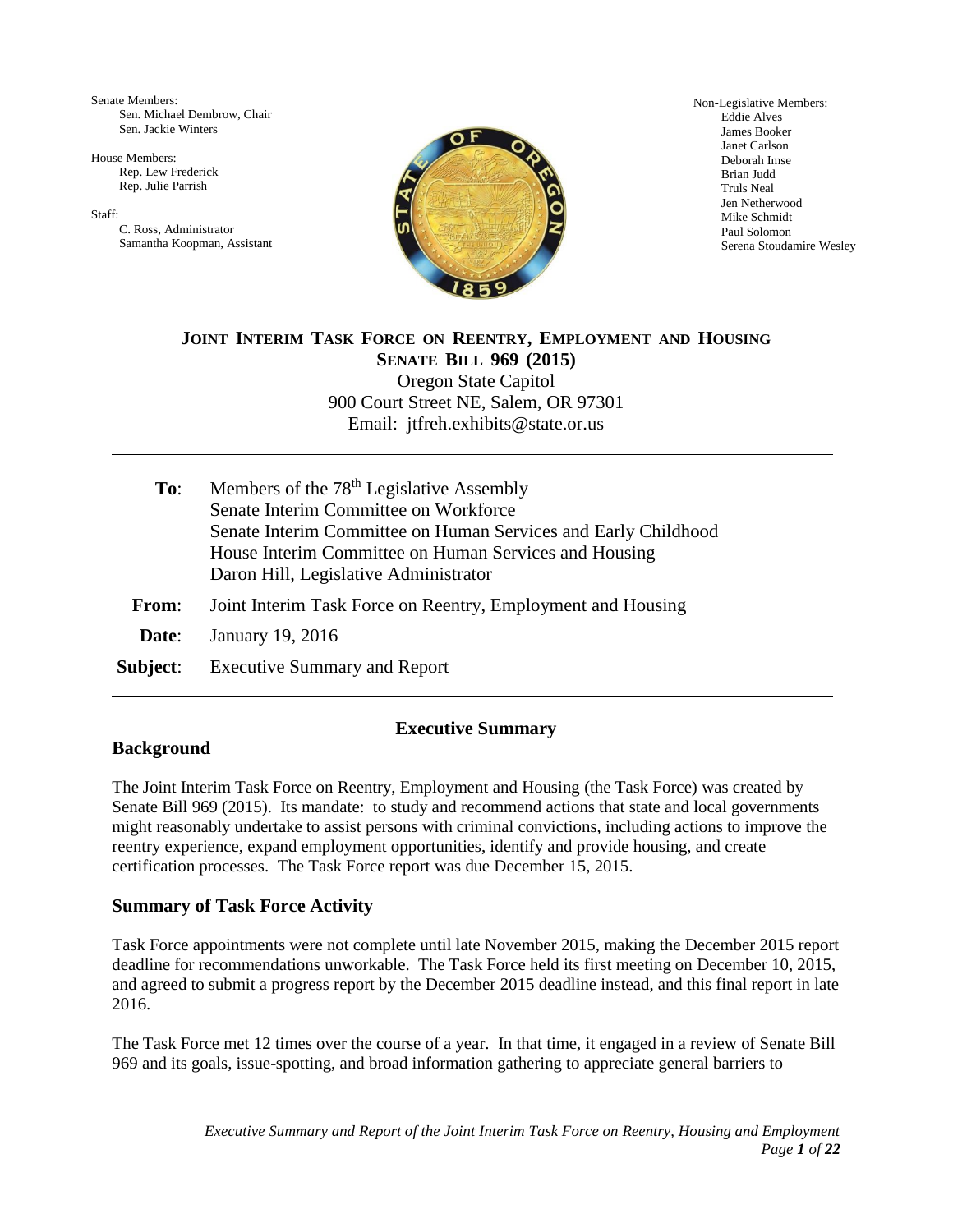successful reentry, as well as barriers specific to employment, and barriers specific to housing. (See the full Task Force report that follows, for detailed Task Force activity.)

# **Findings and Recommendations**

*Findings.* Individuals with criminal records are at the highest risk for failure during the period of reentry, when they transition immediately following release from incarceration • A criminal record significantly disadvantages a person, even long after the corresponding conduct occurred, but especially upon immediate release from custody when the person is seeking housing and employment • A heavy debt burden (and corresponding collection action and damaged credit rating) is a significant barrier to success • Housing and employment are the most effective at reducing recidivism; stable housing in particular, is the linchpin that enables other successes • There is an overall lack of housing, and inadequate lengths of stay permitted for persons in transitional housing • The inability to obtain or reinstate a driver's license is one of the single greatest barriers to obtain/maintain stable employment • Lack of reliable transportation can be a barrier to stable employment • Even if a person successfully completes work, education, and training opportunities while incarcerated, traditional educational institutions and outside employers are still slow to recognize/accept/credit such experience, if they consider it at all • Short-term transitional leave, alternatives to incarceration, and the Family Preservation Project not only improve reentry success, but benefit families of incarcerated persons and society generally.

*Recommendations.* Pre-entry services should be established; assistance should be front-loaded, before an offender enters into Department of Corrections custody, getting their affairs in order prior to incarceration • The criminal justice system – attorneys, courts, the Department of Corrections, post-prison providers – should connect veterans with the Oregon Department of Veterans Affairs, when applicable, to suspend/modify and otherwise manage veterans' benefits • "Reach-in" to prepare for release should be earlier – the earlier the better; there should be greater continuity/communication between services provided pre-entry, while in custody, during reentry, and post-release • Education and training, life skills, debt management, and continuity of resources should be improved • Educational/vocational guidance and financial management assistance should be available during incarceration • Applications for apprenticeship programs should be completed prior to release; efforts to bring pre-apprenticeship and apprenticeship programs into prisons, especially for women, should be supported/expanded • Educational opportunities during incarceration should be improved to include college-level coursework that satisfies state educational standards to improve transferability; and/or state educational standards should be relaxed or specifically provide for transferability of an offender's work/educational/job training and life experiences • Oregon Correctional Education Directors should provide a plan for educational improvement to include college-level coursework, that identifies steps needed to improve the transferability of all training and education within Oregon's correctional institutions • Debt repayment plans should be established and modifications/deferments/waivers sought as early as possible, including for child support obligations; debt should be capable of deferment for reasons of economic hardship until an individual is stabilized with housing and employment • Assistance to obtain birth certificates, Social Security cards, Social Security benefits and Medicaid, if applicable, should be improved/expanded • Overall housing capacity should be increased: the amount of transitional housing along with the length of stay • Available resources should target the most vulnerable • Alternatives to incarceration should be expanded/exploited • Another women's prison should not be opened; rather, more should be invested to help ensure successful reentry • **The Task Force should be extended to continue its work**.

*This concludes the Executive Summary pursuant to ORS 192.245. This Executive Summary and the full Report of the Joint Interim Task Force on Reentry, Employment and Housing are available electronically on the [Task Force's website](https://olis.leg.state.or.us/liz/2015I1/Committees/JTFREH/Overview) and through [Legislative Administration.](https://www.oregonlegislature.gov/citizen_engagement/Pages/Publications-Reports.aspx)*

…

*Executive Summary and Report of the Joint Interim Task Force on Reentry, Housing and Employment Page 2 of 22*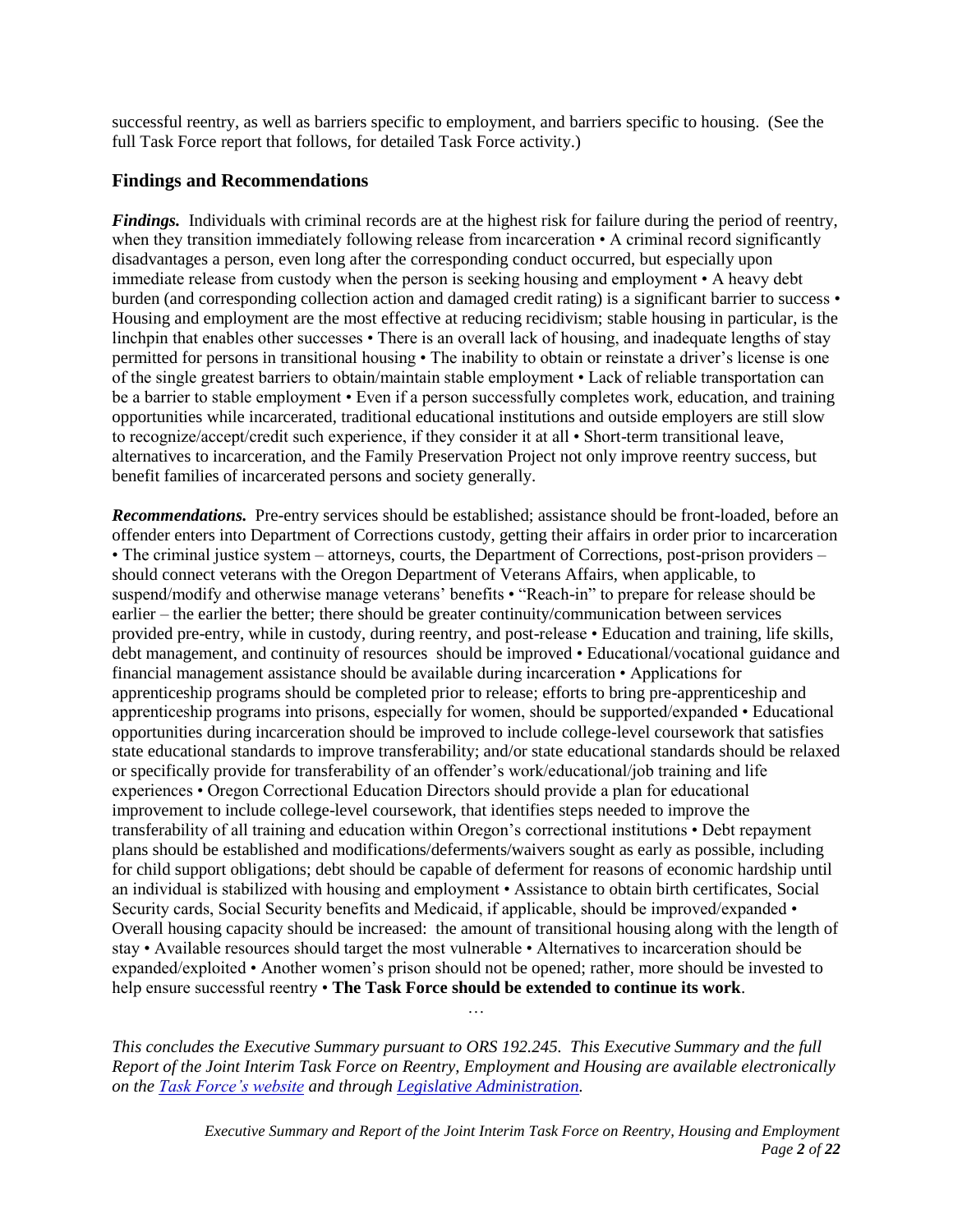# **JOINT INTERIM TASK FORCE ON REENTRY, EMPLOYMENT AND HOUSING (Senate Bill 969 (2015))**

**REPORT**

# **Introduction**

Adverse conditions have the greatest negative impact on the most vulnerable and most disadvantaged among us. The recent recession and the current affordable housing crisis greatly exacerbate difficulties already faced by persons of color, persons who are intellectually and/or developmentally disabled, persons with criminal records, persons with physical, behavioral, or mental health issues, and persons living in poverty. And where socioeconomic factors such as these combine or overlap, the challenges are compounded. This is the case for many individuals attempting to reenter society after completing a sentence for committing a crime.

The stigma of a criminal record is also one of the most difficult barriers for a person to overcome, due to its longevity. A person may successfully complete all the terms of a sentence, but still face disqualifications and disadvantages years later, when seeking employment or professional licensure or applying for housing; and the more serious the criminal conduct, the greater the stigma and its duration.

Stable housing and employment have been shown to be the best insurance against recidivism. Stable housing alone is arguably the linchpin for success in all other areas, for *any*one coping with challenges: individuals are more likely to find and maintain employment if they have stable housing; students are more likely to stay in school and do better in school if they have stable housing; people undergoing a course of treatment for health or substance abuse issues are more likely to succeed if they have stable housing; and families and other interpersonal and social relationships are greatly improved with stable housing.*1,2,3,4*

Individuals with criminal records face some of the greatest impediments to success. They are a population that society continues to punish well beyond and well after the imposition and completion of a sentence that is supposed to "pay their debt to society." The slate is supposed to be clean, especially for those who take responsibility for their actions, pay the price society demands, and strive to rehabilitate and repair wrongs. They are a population that is worthy of a second chance based on principle alone, the same principle that permeates our criminal justice system: fairness.

 1 John Bae, Margaret diZerega, Jacob Kang-Brown, Ryan Shanahan, and Ram Subramanian, *Coming Home: An Evaluation of the New York City Housing Authority's Family Reentry Pilot Program*, Vera Institute of Justice, 2016. <sup>2</sup> Housing Law Bulletin, *The Importance of Stable Housing for Formerly Incarcerated Individuals*, National

Housing Law Project, 2010.

<sup>3</sup> Christy A. Visher and Shannon M.E. Courtney, *One Year Out: Experiences of Prisoners Returning to Cleveland* (part of the Returning Home Study conducted from 2001-2006), The Urban Institute, 2007.

<sup>4</sup> Stephen Metraux and Dennis P. Culhane, *Homeless Shelter Use and Reincarceration Following Prison Release*, Journal of Criminology and Public Policy, 2004.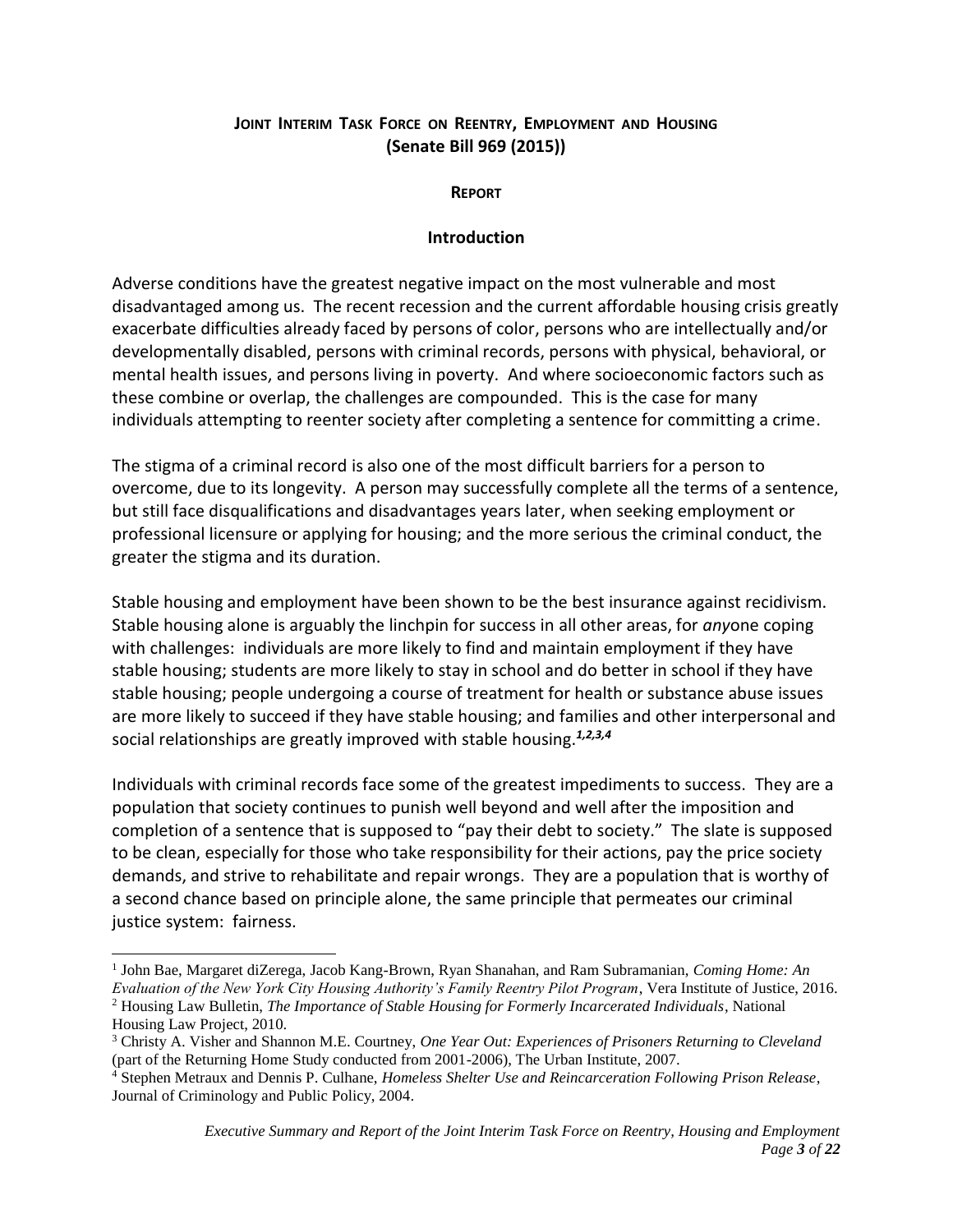# **Background**

The Joint Interim Task Force on Reentry, Employment and Housing (the Task Force) was created by Senate Bill 969 (2015). Its mandate: to study and recommend actions that state and local governments might reasonably undertake to assist persons with criminal convictions, including actions to improve the reentry experience, expand employment opportunities, identify and provide housing, and create certification processes. The Task Force report was due December 15, 2015.

The Task Force was comprised of four legislators and 11 individuals appointed by the Governor, as follows:

Senator Michael Dembrow, Chair Senator Jackie Winters Representative Lew Frederick Representative Julie Parrish Eddie Alves, Correctional Education Director, Treasure Valley Community College Janet Carlson, Ph.D., Marion County Commissioner Gina Delahunt; *vacated without replacement* Deborah Imse, Executive Director, Multifamily Northwest Jeremy Nichols; *vacated and replaced by* Brian Judd, MercyCorps Truls Neal, Deputy Director, Multnomah County Department of Community Justice Jen Netherwood, Instructor and Outreach Specialist Pacific Northwest Carpenters Institute Lisa Nisenfeld; *vacated and replaced by* James Booker, Federal Programs Manager, Oregon Employment Department Mike Schmidt, Director, Criminal Justice Commission Paul Solomon, Executive Director, Sponsor's Inc. Robin Johnson; *vacated and replaced by* Serena Stoudamire Wesley, Director of Diversity, Equity and Inclusion, Governor's Office

In addition to statutory membership, Task Force meetings attracted a number of other attendees and observers, including individuals with criminal histories, Oregon Department of Corrections personnel, Oregon Judicial Department personnel, family and child welfare advocates, and the District Attorneys Association.

Task Force appointments were not complete until late November 2015, making the December 2015 report deadline for recommendations unworkable. The Task Force held its first meeting on December 10, 2015, and agreed to submit a [progress report](../Meeting%20Materials/12-10-15/2015.12.11%20Reentry%20TF%20progress%20report.pdf) by the December 2015 deadline instead, followed by this final report in late 2016.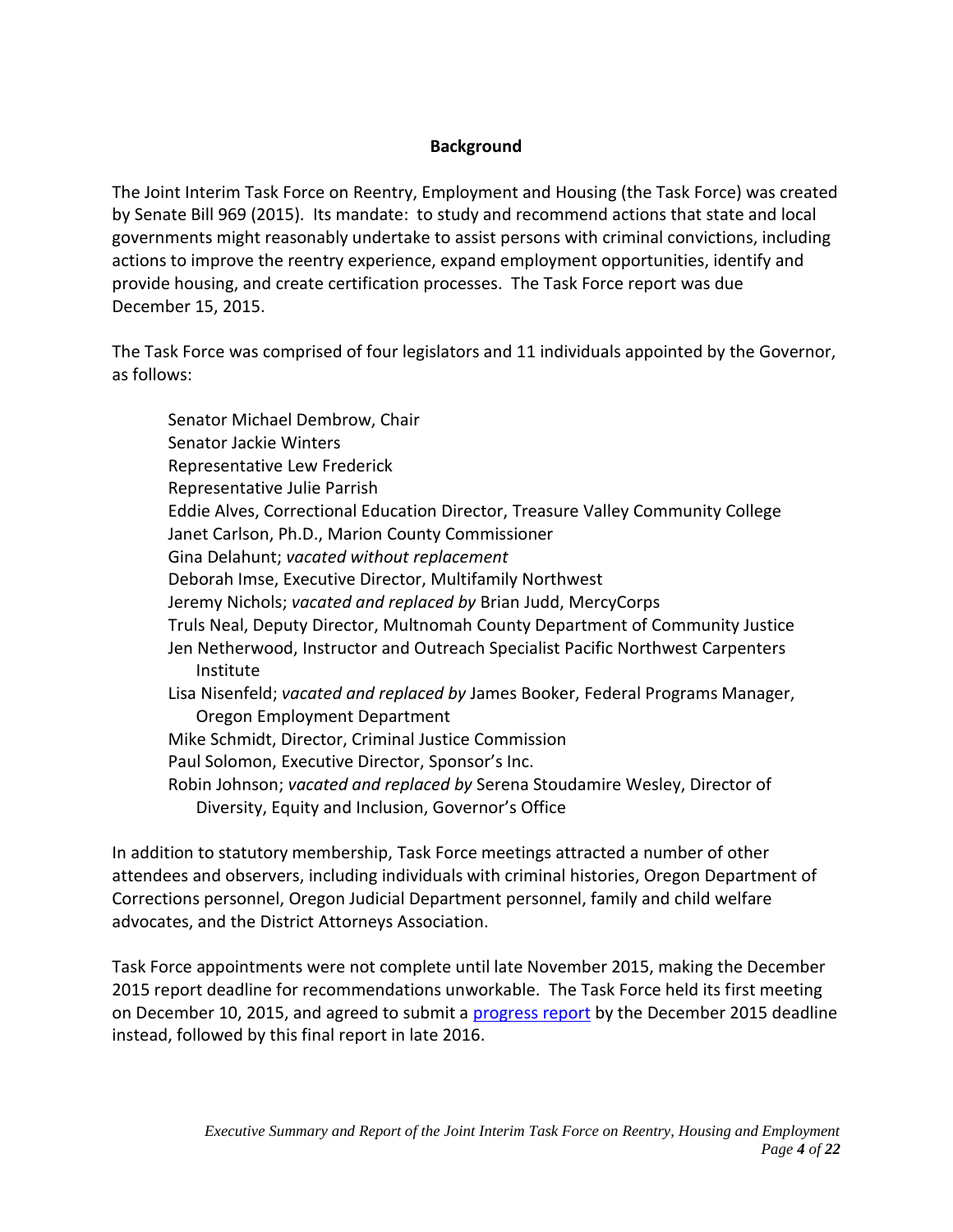The Task Force met 12 times over the course of fourteen months. In that time it reviewed Senate Bill 969 and its goals; identified issues; conducted broad information gathering to appreciate general impediments to successful reentry, as well as barriers specific to employment, and barriers specific to housing; and developed a number of initial findings and recommendations.

# **Task Force Activity in Detail**

The following descriptions highlight Task Force activity and information received (including information received outside of Task Force meetings), but are not a complete record; the complete record of Task Force activity and all meeting materials can be found on [the Task](https://olis.leg.state.or.us/liz/2015I1/Committees/JTFREH/Overview)  [Force's web pages](https://olis.leg.state.or.us/liz/2015I1/Committees/JTFREH/Overview).

*Issue Identification.* At its first meeting the Task Force engaged in roundtable discussion and issue spotting:

- Criminal records disqualify individuals from jobs that require certification/licensure.
- Employers are prohibited by law from hiring people with certain convictions.
- Offenders are still not able to obtain a provisional driver's license for apprenticeship programs.
- Debt accrual during incarceration, collections issues, and low credit scores are huge barriers.
- Disparate use of funds at the county level and different resources/services, county-by-county, impact reentry services and opportunities unfairly/unevenly across the state.
- Federal housing prohibition against felons; little-known/used appeals process.
- Lack of follow-through by persons recently released; need for better navigational assistance and support during reentry.
- Need for earlier reach-in; need for more, and more uniform, prerelease services and information.
- Urban versus rural resources, jobs, housing unevenly/unfairly impact opportunities and experiences.
- A criminal history is still a bar to employment, housing, etc., even 20 years later.
- The cost of and need for multiple background checks is unnecessarily burdensome.
- Difficulty measuring/documenting the effects of up-front investments in support of reentry versus the societal costs *absent* investment.

*Information Gathering.* Given the breadth of the information the Task Force was asked to study in an abbreviated amount of time, it decided to approach issues in a generally chronological fashion, beginning with in-prison programs, then pre-release, then post-release. Over the course of its subsequent meetings, the Task Force reviewed a wide variety of materials, including: general/background; databases of reentry programs and collateral consequences available through the National Conference of State Legislatures, the U.S.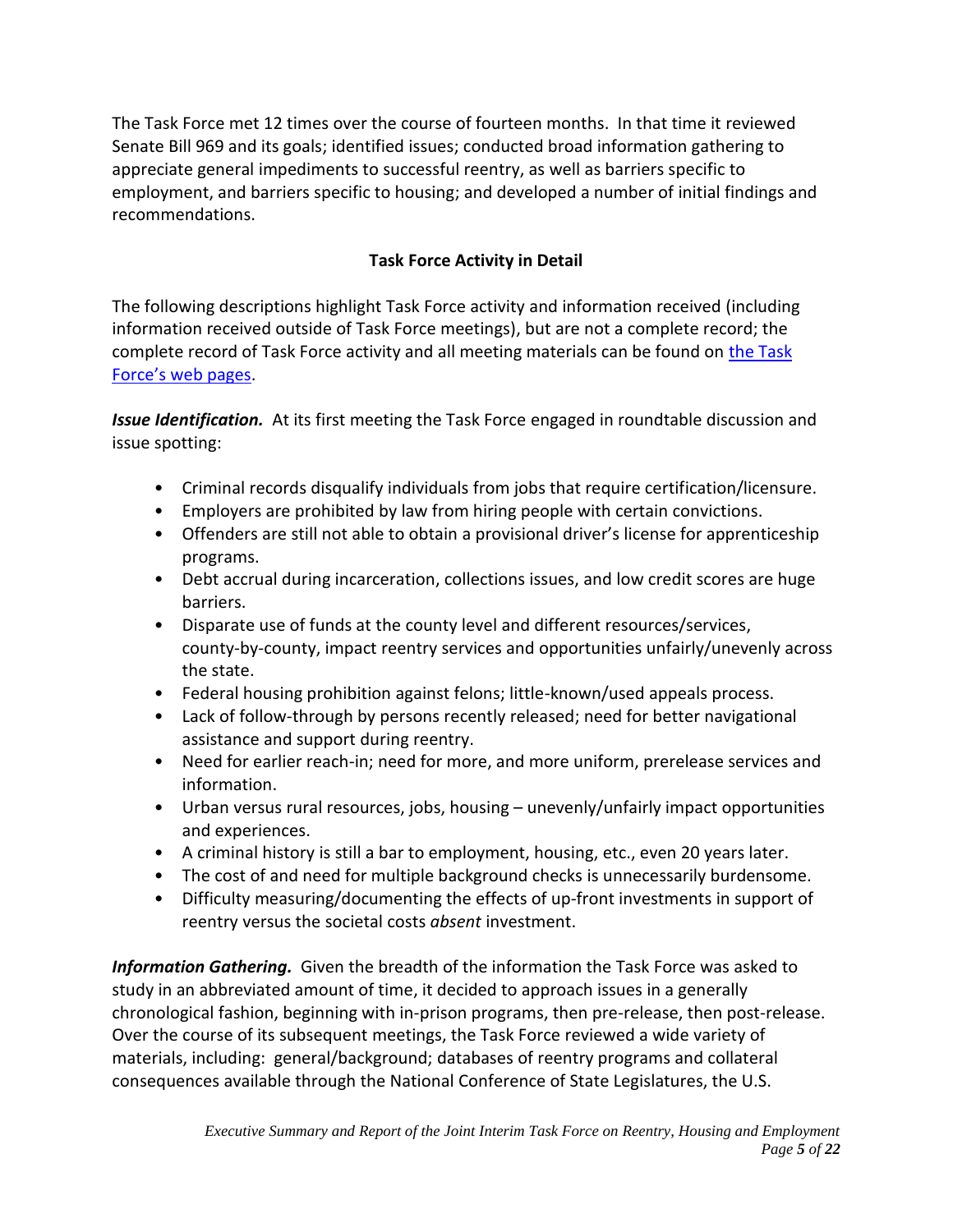Department of Justice, the Council of State Governments, the American Bar Association, the National Association of Criminal Defense Lawyers, etc.; prerelease services currently provided by Oregon Department of Corrections; short-term transitional leave and alternative incarceration programs; Oregon Prison Enterprises opportunities; prerelease trades programs; career readiness certificates; college applications and accessibility issues; "SAME" policies and practices (state and local government as model employers); expungement processes/issues; debt and collections issues (including court fines and fees and child support); certificates of good standing; driver's license issues (including provisional licenses, suspensions, and suspension reform); Washington's "driving while poor" law and Certificates of Restoration; post-release housing certificates and access to housing; information about whether and how to improve upon Senate Bill 91 (2013), and House Bills 2986 (2013) and 4123 (2016); pre-entry legal services being developed by the Metropolitan Public Defenders office; the Family Preservation Project; and a bill of rights for the children of incarcerated parents. Many of these are discussed in greater detail below. (See the [Appendix](#page-18-0) for a list of meeting materials and other resources.)

*Opportunities during incarceration*. The Task Force received information from the Department of Corrections (DOC) and Oregon Corrections Enterprises (OCE) about training and educational opportunities available during incarceration, including programs that result in a variety of certifications and licensure. OCE is a semi-independent agency that operates within DOC to provide internal, self-sustaining work and training opportunities for persons while they are incarcerated, using revenues generated by sales of products and services. Certificates are offered for a variety of work skills – from laundry to Auto CAD to upholstery – and more than 1300 inmates participate. Two programs (welding and custodial) result in journeyman's cards, and are available to about 25 people. There are also half-a-dozen work-based education programs and eight apprenticeship programs. The work-based programs are delivered by community colleges, last anywhere from six months to two years, accommodate about 160 total students, and result in trade certificates or licensure. The eight apprenticeship programs are both licensed and unlicensed, available to more than 40 people, and result in limited licensure and/or a journeyman's card.

*Alternative Incarceration Programs*. The Department of Corrections (DOC) offers two statutory Alternative Incarceration Programs (AIPs) to inmates assessed as the most likely to reoffend, in an effort to reduce recidivism: an intensive cognitive program and an intensive addictions program. According to DOC, "Each program is a minimum of 270 days with at least 14 hours per day of highly structured routine seven days per week involving treatment, physical work, exercise, and service to the community. Participants live in dedicated housing units for approximately six months and participate in programs that stress personal responsibility and accountability. Inmates accepted into the alcohol and drug AIPs must also participate in intensive addiction treatment. The curriculum includes preparing for employment, developing healthy relationships and family skills, and recognizing and changing criminal-thinking errors. Participants also focus on developing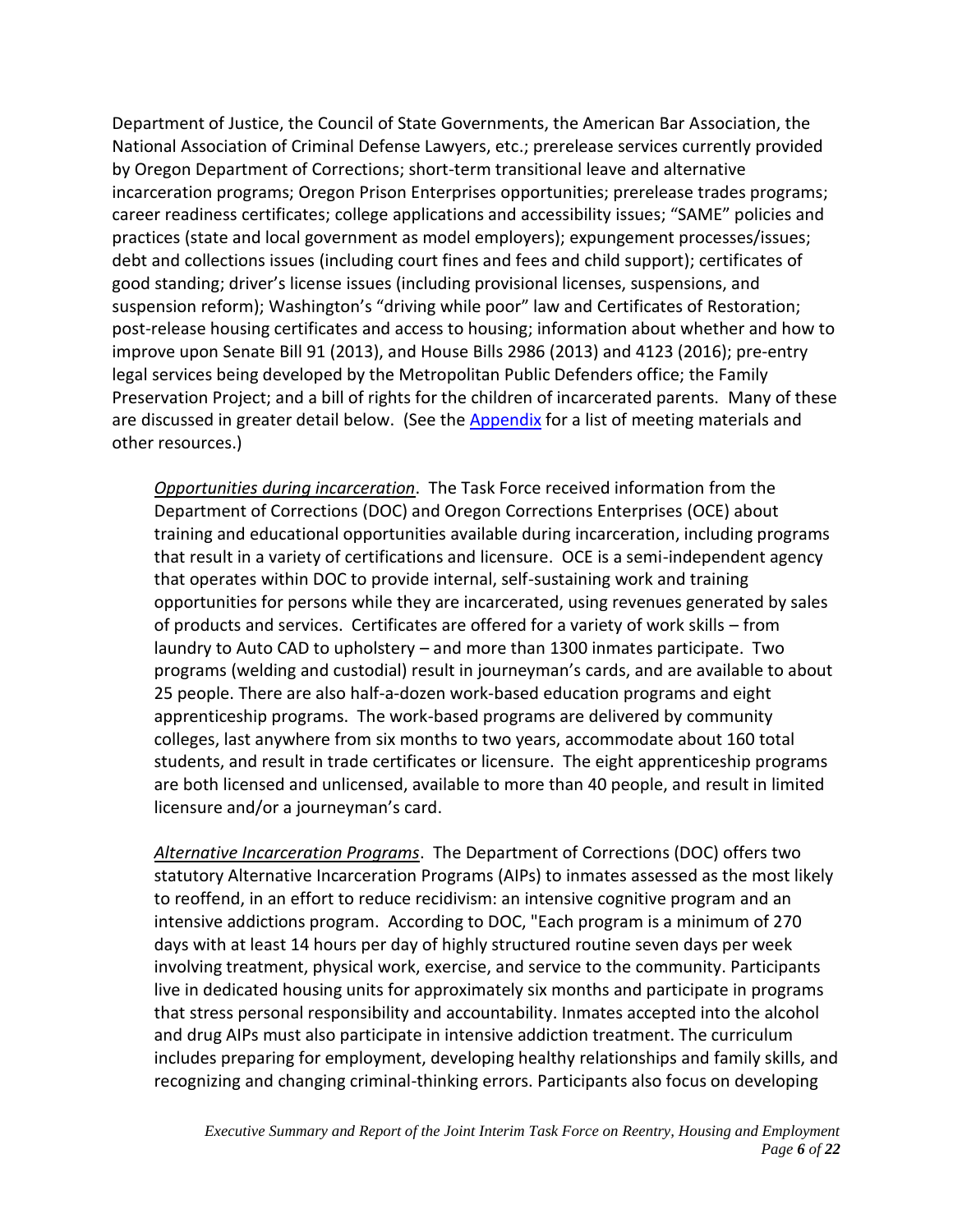pro-social decision-making skills and habits for successful community living." Successful completion can result in sentence reduction by an average of about 13 months.

*Driver's license suspension practices.* A valid driver's license is critical to apprenticeship programs, post-release employment opportunities, and general independence. In Oregon as in most other states, a person's driver's license can be suspended for hundreds of reasons under both state and federal law, including for failure to pay a fine or a failure to appear in court, even if the fine or court date had nothing to do with a moving violation. License suspensions for financial or technical reasons are criticized as unfairly impacting individuals with the least financial resources, because it is possible to lose a license over some minor infraction if the individual is not able to pay. This is described as the "crime" of "driving while poor." The Task Force reviewed a number of resources, obtained suspension data from Oregon's Department of Transportation, and heard from the State of Washington about its reformed license suspension practices, precluding a number of suspensions under state law that were not related to moving violations.

*College applications and accessibility*. The University of Oregon's admissions process came under some scrutiny for soliciting applicants' disciplinary/criminal histories, and admissions personnel provided clarification. The current admissions process, incorporating information about applicants' past conduct, was vetted and designed by a work group that included students that was organized for the express purpose of developing best practices. Past conduct is not sought or collected by the University from a law enforcement source, it is entirely self-reported by applicants, and shared only among members of the admissions panel. Applicants' names are not known to the admissions panel and unflattering information does not result in automatic denial or bias: decisions are made by panels/groups involved in discussion and review – not unilaterally – and only actions that clearly violate student codes of conduct, or the existence of restraining orders, trigger further review. About three applicants in 30,000 were denied admission based on this information. The University also conducted surveys to determine whether there was any chilling effect (people withdrawing an application or feeling discouraged from applying) and found none; and will continue to attempt to collect data.

*"SAME" hiring practices*. The Task Force learned that Oregon did not follow "SAME" policies or practices (state as model employer) with regard to hiring individuals with criminal records, but was [open to exploring opportunities](https://olis.leg.state.or.us/liz/2015I1/Downloads/CommitteeMeetingDocument/94176) to incorporate such practices. SAME policies and programs put the state in a position to lead by example, and are intended to target underrepresented populations for greater inclusion in the state workforce. SAME policies originated with and most often target people with disabilities, and include human resource measures designed to improve employment opportunities, such as alternative examination and selection processes, and probationary or trial work periods. SAME practices may also take the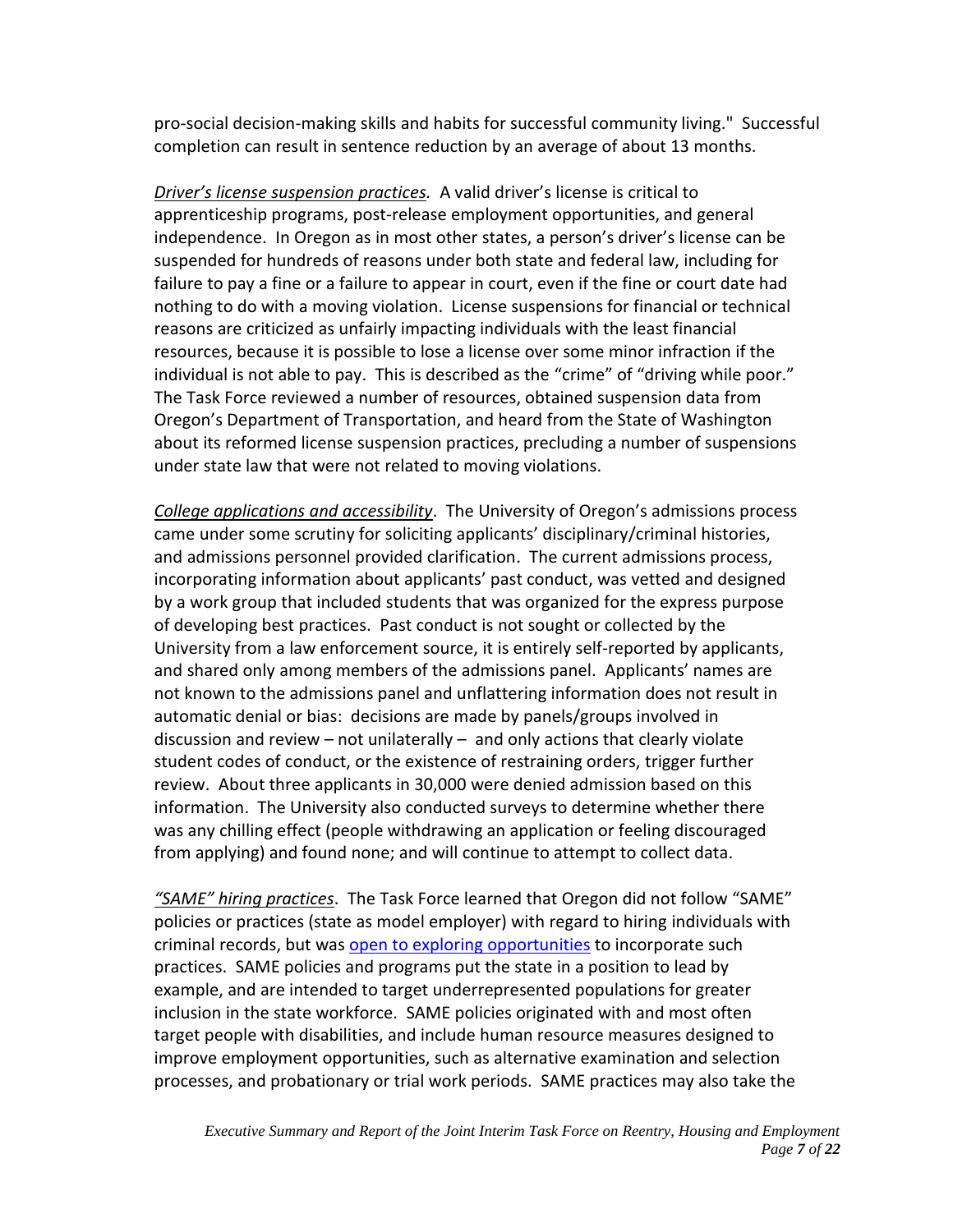form of active planning groups that include the target population; education and awareness training by the target population for human resource professionals and other state employees; and internship programs designed for members of the target population. In Oregon, the Department of Administrative Services' (DAS) hiring practices are the same for all applicants, up to the point that an applicant's criminal history is disclosed. According to DAS: "The state's hiring practices are derived from ORS 240.306 'Recruitment, selection and promotion of state employee; criteria; procedures; duties of department' and State HR policy 40-010-02 'Recruitment and Selection.' These sources outline the recruitment and selection process regardless of the population. There are no practices or mechanisms to separate former inmates from other populations. [ … ] Once an offer of employment has been extended to an applicant, the applicant may be required to complete a criminal records check (CRC). Agencies requiring a CRC, will at that point require the applicant to disclose any criminal history. [ … ] Pursuant to ORS 181A.195 'Criminal records check; authorized agencies; retention of fingerprint cards by FBI and Department of State Police; rules' and OAR 125-007-0200 through 125-007-0330 'Statewide Criminal Record Check Rules,' a candidate with a criminal history would be subject to a fitness determination."

*Employment assistance*. The Oregon Employment Department assists persons with criminal convictions to obtain employment through employer incentives, staff trained in identifying and overcoming barriers to employment and, connection to an array of services to help the unemployed.

Incentives for employers to hire persons with criminal convictions include the Work Opportunity Tax Credit and the Federal Bonding Program. The Work Opportunity Tax Credit is an incentive to employers for hiring individuals from specific groups, one of which is individuals within a year of a felony conviction or release from prison. A cooperative effort with Oregon Department of Corrections provides eligible individuals with a letter explaining the tax credit and describes how employers can apply for it. The Employment Department also participates in the Federal Bonding Program. Sponsored by the U.S. Department of Labor, Oregon employers who apply for the bond through the Employment Department receive a six-month fidelity bond free of charge for hiring individuals with criminal records (or other at-risk applicants).

Employment Department staff are trained to assess job seekers' needs and provide opportunities to overcome employment barriers with resume, interview and basic computer skills workshops. Staff review job seekers' skills and knowledge and use the WorkSource Oregon Management Information System (WOMIS) to find appropriate jobs. Employment Department employees are also part of an integrated system that includes connections with education, housing, and other services to help job seekers improve skills, get job ready or find services they need.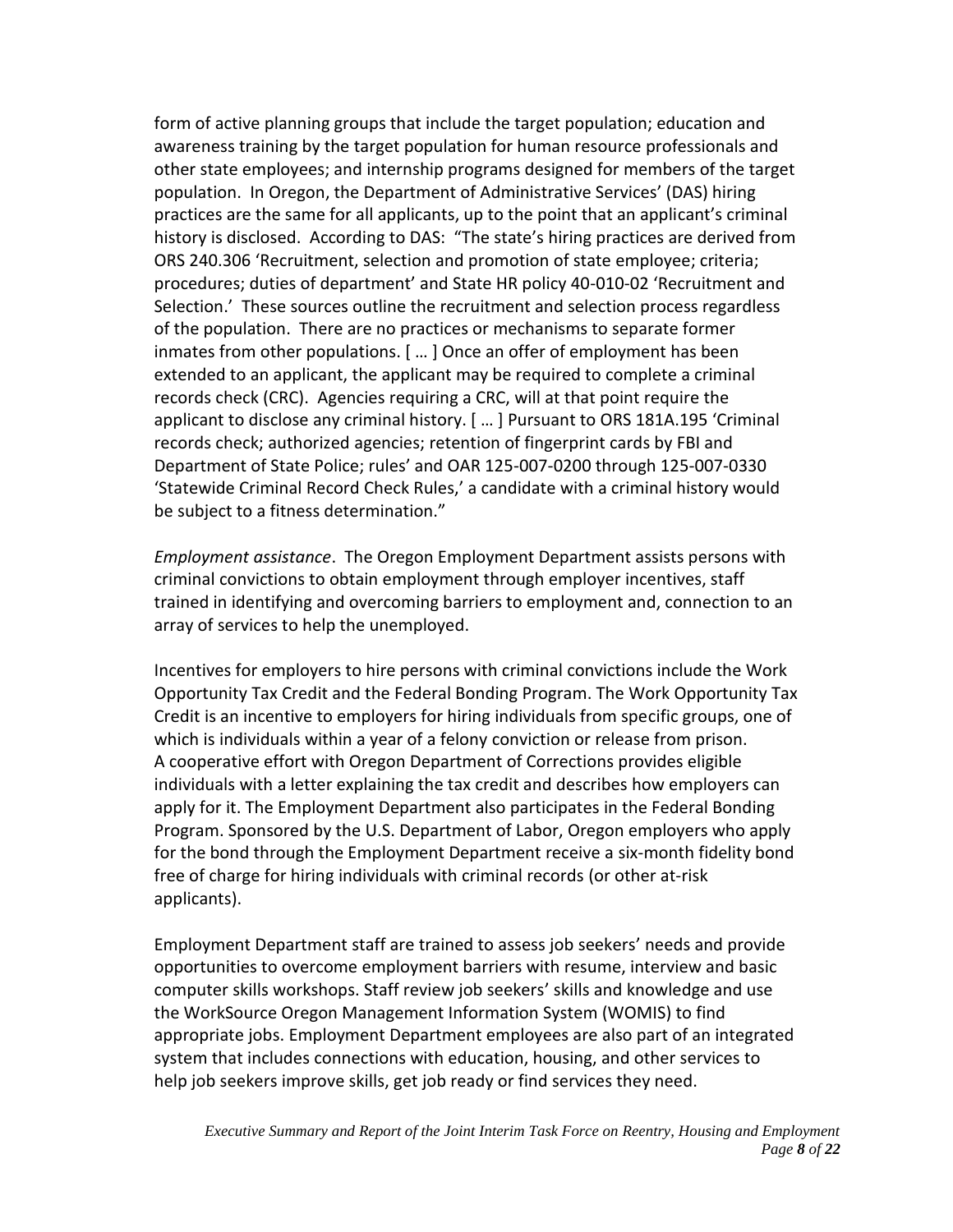*Disparate impact as applied to public housing.* In late 2014 the U.S. Supreme Court, in a split decision, held that disparate-impact claims could be brought under the Fair Housing Act. Practices that disqualify applicants for public housing based on the applicant's criminal history have a disparate impact on people of color, because people with criminal histories are disproportionately people of color. Racial minorities are a protected class for purposes of discrimination claims and such practices are subject to challenge not only if they are facially discriminatory, but also if they are *discriminatory in effect*. In early 2016, the U.S. Department of Housing and Urban Development (HUD) issued an opinion letter to guide providers making adverse housing decisions based on criminal histories. HUD is also currently developing a FAQ sheet, and federal legislation may be pending. Housing advocates cautioned patience, to allow time for the new jurisprudence to play-out at the federal level, and voiced support for the following: certificates of good standing; navigation services for individuals reentering the community; finding ways to ease the burden of obtaining multiple background checks; finding ways to ensure the accuracy of background checks; and eliminating no-cause evictions.

*Debt accumulation and damage to credit rating.* The total financial cost of a criminal conviction can vary widely and the obligation to pay can be a significant economic burden. Debt can result directly from the underlying criminal conduct, such as fines, court costs, restitution orders, and costs of supervision; but can also accumulate as an indirect or collateral result of criminal conduct, for example, due to an eviction process, or due to the nonpayment of a variety of consumer debts, or a failure to keep up with child support obligations, during and surrounding a period of incarceration.

• *Regarding direct costs.* The Task Force learned that Oregon courts are authorized (and sometimes required) to impose a variety of fees and fines upon conviction, as well as ordering the reimbursement of a variety of court costs and the payment of restitution for victim/s. Sometimes courts are explicitly required to take an offender's ability to pay into account; other times consideration is discretionary; and yet other times, as with the payment of restitution to a victim, courts are specifically prohibited from considering an offender's ability to pay. Other entities within the criminal justice system may also impose fees. Payment is made, or arranged via payment agreement, at the time of sentencing. Many of these obligations may be waived, suspended and delayed; however, if a person fails to pay (or fails to seek modification or otherwise communicate with the court) it can get worse, with the imposition of additional fees and interest. During incarceration, the obligation to pay the court is suspended and no interest may accrue; collection begins upon release.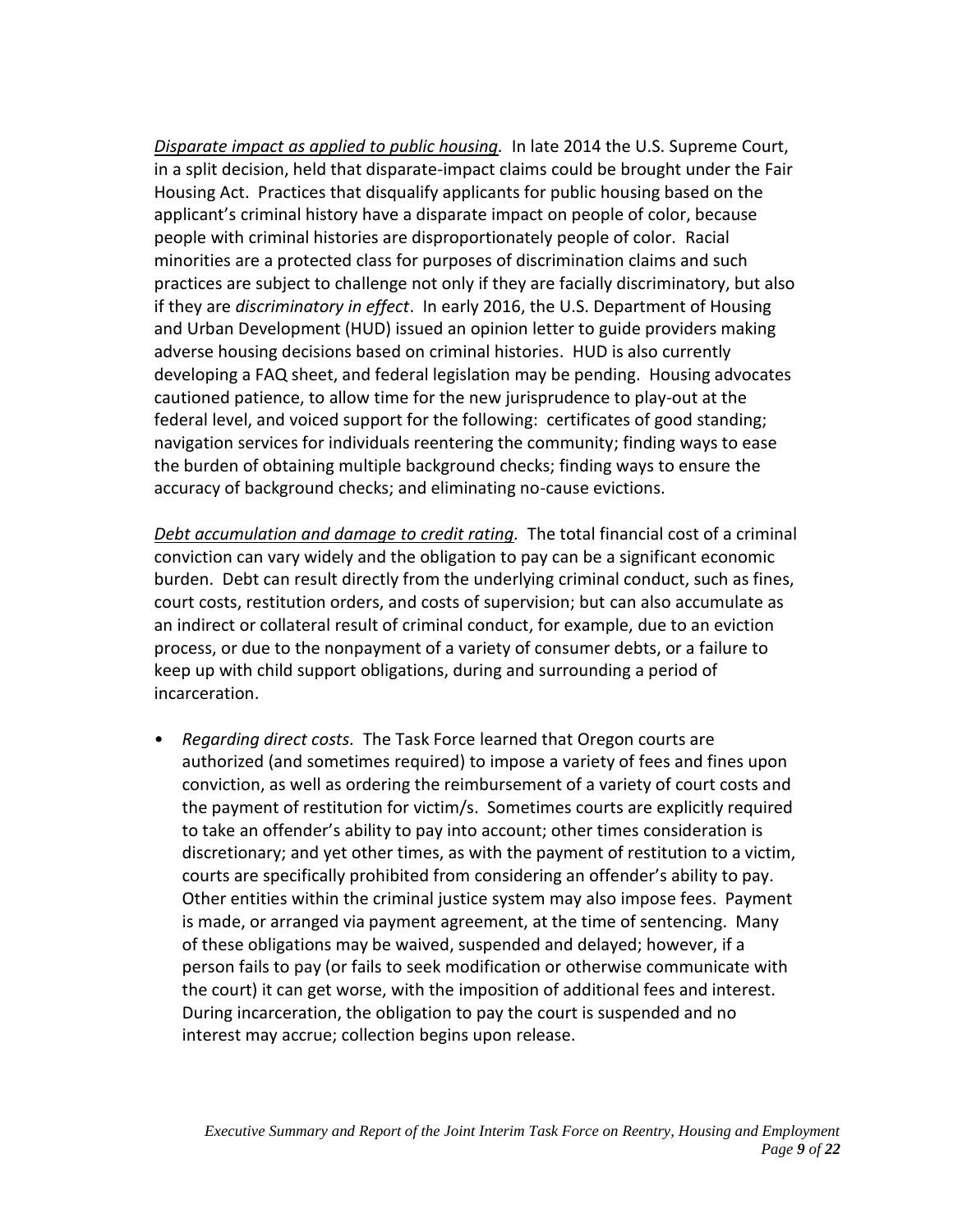• *Regarding indirect/collateral costs.* A person's preexisting, ordinary debt obligations prior to conviction – such as credit cards, lease agreements, child support obligations, civil judgments – are not automatically suspended or modified during incarceration. If not addressed prior to incarceration, such obligations may accrue, or go into collection or be written-off. In addition, things like federal veterans benefits must be suspended or modified during periods of incarceration, or overages may be owed upon release.

*Certificates of readiness, compliance, and/or completion*. Certificates confirming that a person is ready for a career, or has completed a criminal sentence and not committed any new offenses, are intended to reassure potential employers and landlords primarily, but may also be used to reestablish eligibility for certain professional licensure. The Task Force received information about a number of different examples:

- *Specific to employers*. Oregon participates along with a large number of other states, in recognizing National Career Readiness Certificates (NCRCs). An NCRC is a credential that may be earned after taking three standardized tests in Reading for Information, Locating Information, and Applied Math, that are designed to demonstrate what a person can do, rather than what they know. The Task Force learned that the certificates help job-seekers stand-out to employers and that many Oregon industry groups and employers support using NCRCs to improve hiring and training practices.
- *Specific to employers*. In 2015, Oregon considered but did not enact a process to provide "Certificates of Good Standing" to individuals with criminal records, as described in House Bill 3437. Such certificates would only have been available to persons convicted of Class A misdemeanors or felonies, and would have confirmed that, as of the date of the certificate, it had been at least a year since the person completed all the terms and conditions of a criminal sentence; that no new charges were pending; and that the person either had a lawful source of support, or was engaged in or seeking employment, training, education, or participation in other programs. The measure provided for: a two-tiered application process; an opportunity to object and schedule a hearing; revocations; a new offense for falsification or misuse of an invalid certificate; and protection from certain negligence claims for employers who relied on the certificate.
- *Specific to landlords*. MercyCorps Northwest and Innovative Housing are piloting a program to issue housing certificates to individuals with criminal records, through a grant provided by Meyer Memorial Trust. Those seeking certificates submit an application that is evaluated by a panel of reentry experts. The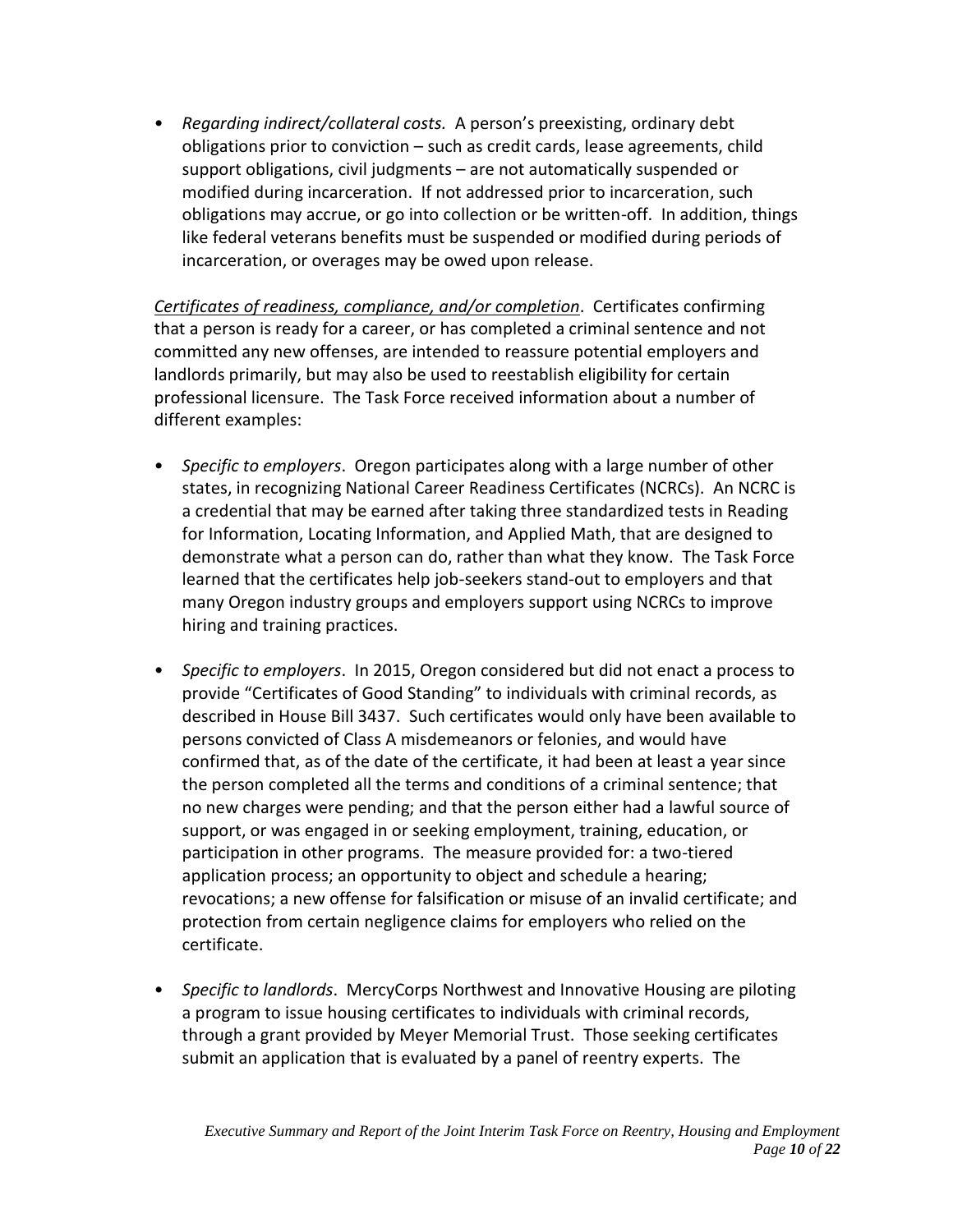housing certificate is intended to offer landlords some reassurance of successful rehabilitation and thereby expand housing opportunities.

• *Comprehensive*. The Task Force learned that the state of Washington just enacted a comprehensive process to offe[r Certificates of Restoration of](http://www.columbialegal.org/CROP)  [Opportunity](http://www.columbialegal.org/CROP) (CROP; Senate Bill 1533 from 2015-2016). The eligibility criteria to receive a CROP are substantially the same as to obtain an expungement order, but unlike expungement, the CROP remains part of a person's criminal history in order to show-up on a background check as proof that the person has successfully completed the terms of a sentence. In addition to opening doors to employment and housing, a licensing authority is prohibited from denying an occupational license to an otherwise qualified person, based on criminal history alone, if a CROP has issued.

*Metropolitan Public Defenders Office, Pre-entry Program*. In early 2016 the Metropolitan Public Defenders Office formalized a pre-entry services program in order to try and address client reentry issues *before* they enter Department of Corrections custody. It starts with a thorough review of existing data and interviewing clients as close to sentencing as possible, using predeveloped checklists designed to uncover obligations that may be suspended or deferred while the person is incarcerated. The checklists are also useful to educate clients, and could be useful to persons already sentenced, or transferred, or recently released, and to anyone who works with the reentry population. In addition to interview checklists, the program centralizes a number of common forms needed to suspend or defer obligations, and program development is ongoing.

*Senate Bill 91 (2013) and House Bills 2986 (2013) and 4123 (2016).* The Task Force revisited previous legislation, enacted and not, to discuss possible expansions and improvements.

• *Senate Bill 91 (2013)* was the Landlord Tenant Coalitions' omnibus bill for 2013. It prohibits landlords from considering certain things in a rental applicant's history: eviction actions more than five years old; dismissed eviction actions; eviction actions in an applicant's favor; and mere/bare arrests (where no charges were filed). Where criminal histories are concerned, it specifically permits consideration of the following: the existence of unresolved criminal charges; convictions for drug related crimes, person crimes, sex offenses, crimes involving financial fraud, and "any other crime if the [charged] conduct is of a nature that would adversely affect […] property […] or the health, safety or right to peaceful enjoyment of the premises of residents*." – The Task Force respects the work and effort of the Landlord Tenant Coalition and would seek its involvement if any modifications of landlord/tenant law were sought.*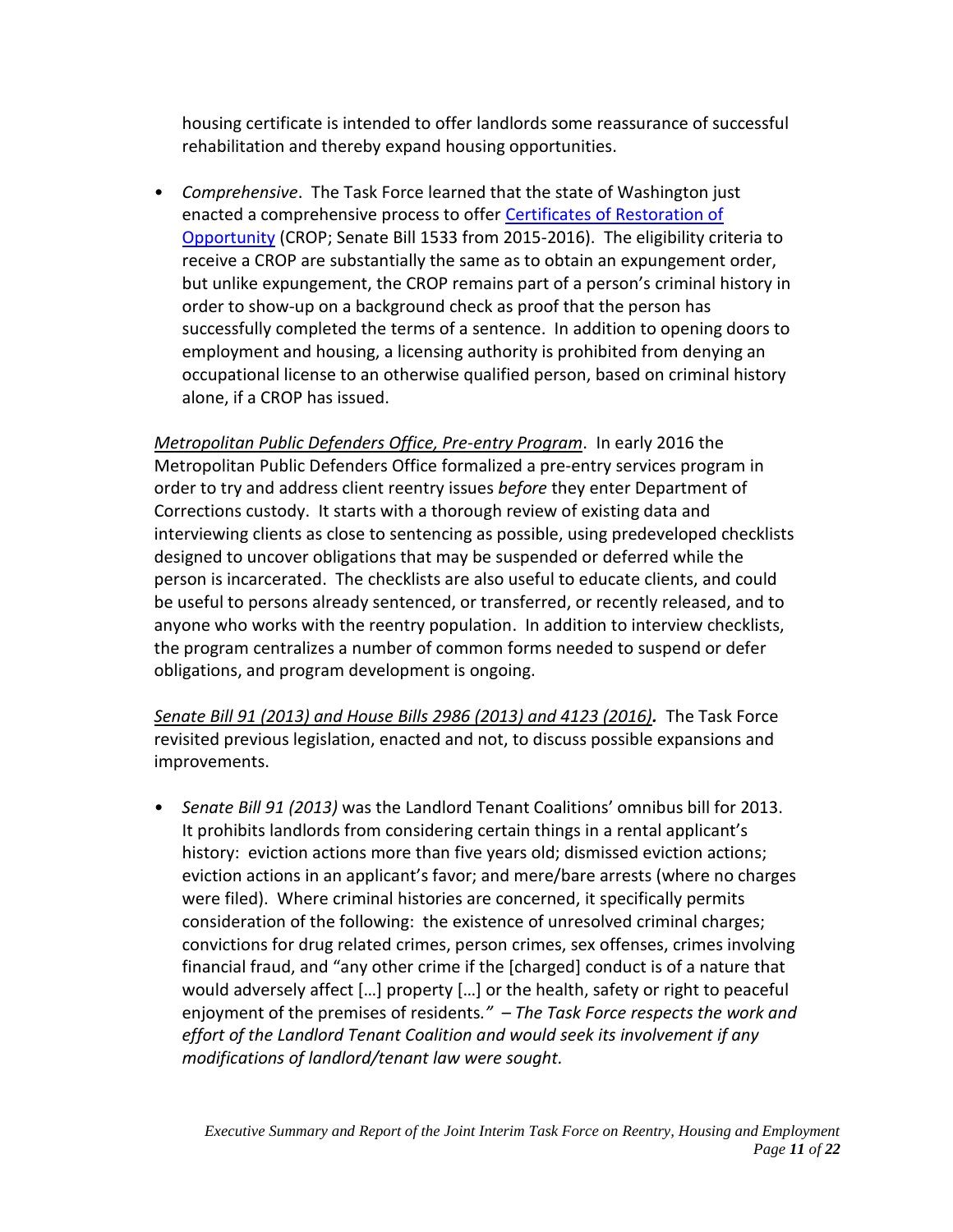- <span id="page-11-0"></span>• *House Bill 2986 (2013)* directed the Departments of Transportation and Corrections to assist individuals with obtaining a driver license or identification card prior to release, and allows reinstatement of privileges that were suspended for failure to pay, based on enrollment in apprenticeship and pre-apprenticeship programs. *– Implementation of this measure was reportedly still falling short, described herein as a kind of "catch 22": reinstatement of a person's driver's license depends on acceptance into an apprenticeship program, while acceptance into an apprenticeship program requires a valid driver's license. Task Force member, Jen Netherwood, volunteered to nail-down particulars and seek solutions. (See report section on "[Progress](#page-15-0).")*
- *House Bill 4123 (2016)* sought to create a program to permit completion of community service in lieu of payment of certain debts/fines for parolees and others subject to post-prison supervision. It would also have permitted performance of community service in lieu of payment of attorneys' fees. *– The Task Force recommends continuing its work on this topic.*

*Possible Remedies/Improvements.* Open discussion periods at each Task Force meeting provided an opportunity for members to brainstorm a laundry list of potential remedies and improvements, including the following:

- Create a statewide pre-entry program modeled after Metropolitan Public Defender's project
- Reform driver's license suspensions (for substantive versus technical violations)
- Improve short-term transitional leave and alternatives to incarceration
- Expand/improve work release opportunities
- Expand/improve career readiness certificates; require employer recognition
- Improve prison environment (technology; access to higher education)
- Require earlier reach-in with support; require continuity of hand-off between state agencies/providers at pre-entry, to those providing assistance during incarceration, to those responsible for reach-in, to those providing supervision and services upon release
- Fix "catch 22" with regard to driver's licenses and apprenticeship program applications (issuance of driver's license depends upon proof of acceptance into an apprenticeship program; acceptance into apprenticeship program depends upon issuance of driver's license)
- Fix "transfer credit" issues (improve quality of in-custody educational opportunities to meet state standards for transferability; or relax state standards to allow greater transferability; or expressly require transferability of offenders' work/job training/academic and/or life experience)
- Standardize supervision and costs as between counties
- Require Department of Corrections and/or each county to provide a "map" of resources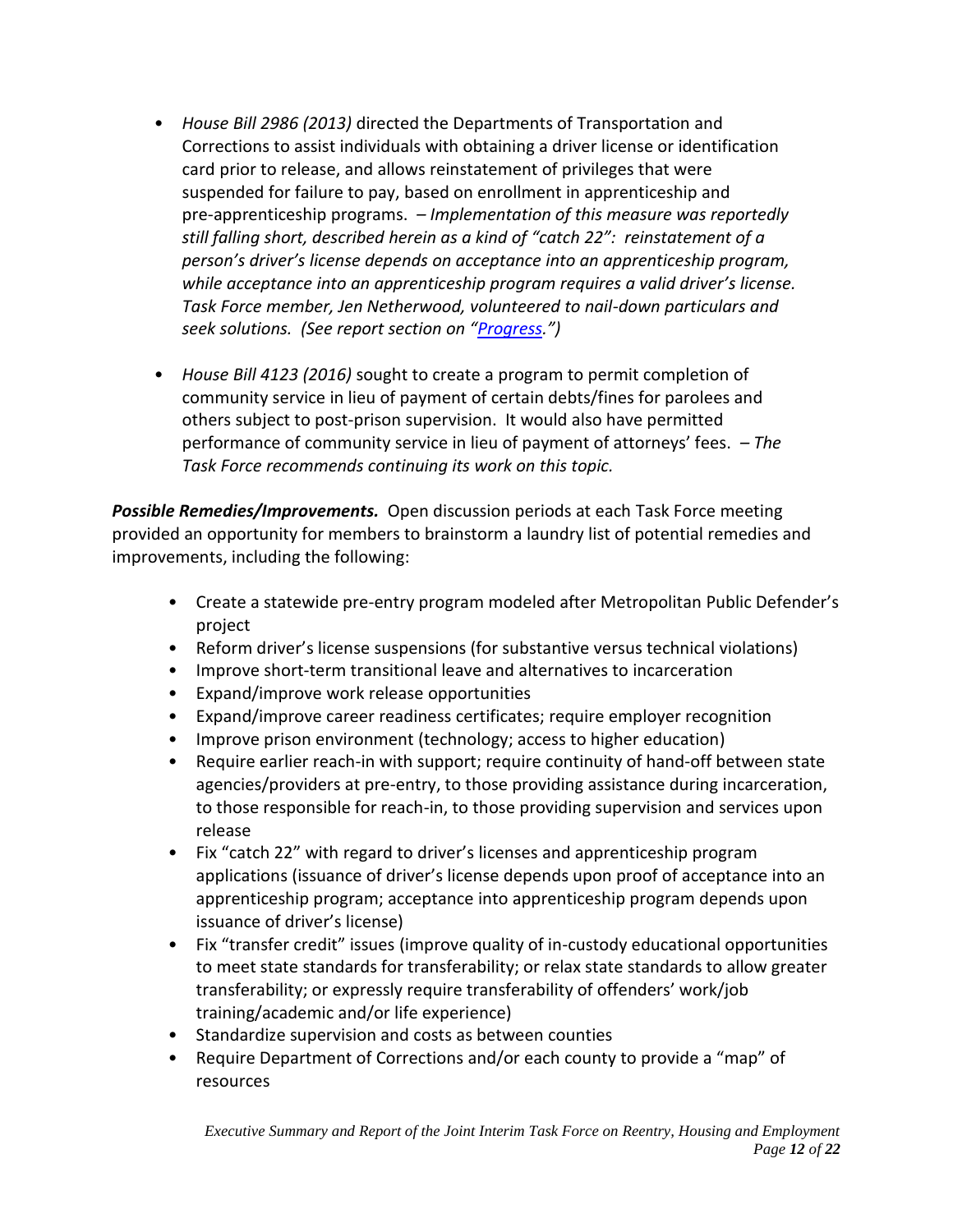- Reduce the cost and/or eliminate duplication of background checks
- Improve all resources in rural areas
- Expand/improve transitional housing (general availability and length of stay)
- Work to lift public housing restrictions
- Assist with housing appeals
- Work on court issuance of certificates of compliance with conditions of sentence and/or completion of sentence; require landlords and employers to honor of such certificates; require licensing/accrediting bodies to honor such certificates
- Institute "SAME" policies for persons with criminal records (state as model employer)
- Create incentives for employers who hire individuals with criminal records
- Create mitigation fund for landlords modeled after Section 8 mitigation fund
- Educate the general public, employers, human resource professionals, etc.

*Possible Legislative Concepts.* In September of 2016, the legislative members of the Task Force submitted a number of requests for bill concepts addressing reentry issues, four months before the Task Force was set to expire, in order to meet deadlines imposed by the Legislature in advance of the 2017 regular session. These concepts included:

- Extending the Task Force
- Reforming driver's license suspensions
- Offering Certificates of Compliance with and/or Completion of Sentence
- Creating a bill of rights for the children of incarcerated parents
- Expanding the Family Preservation Project
- Piloting pre-entry programs
- Redrafting previously-introduced measures concerning collections, confiscated funds, and trespass

By the last Task Force meeting in January of 2017, the following measures had been introduced for consideration by the 79<sup>th</sup> Legislative Assembly as a result of Task Force activity (not all measures were referred to legislative committees as of the writing of this report – hyperlinks are inactive until measures are referred):

| SB 241        | Bill of Rights for Children of Incarcerated Parents                        |
|---------------|----------------------------------------------------------------------------|
| <b>SB 242</b> | General Fund appropriation for Family Preservation Project                 |
| SB 682        | Provides for modification/suspension of child support during incarceration |
| SB 689        | <b>Recreates Task Force</b>                                                |
| SB 690        | Provides for Certificates of Good Standing                                 |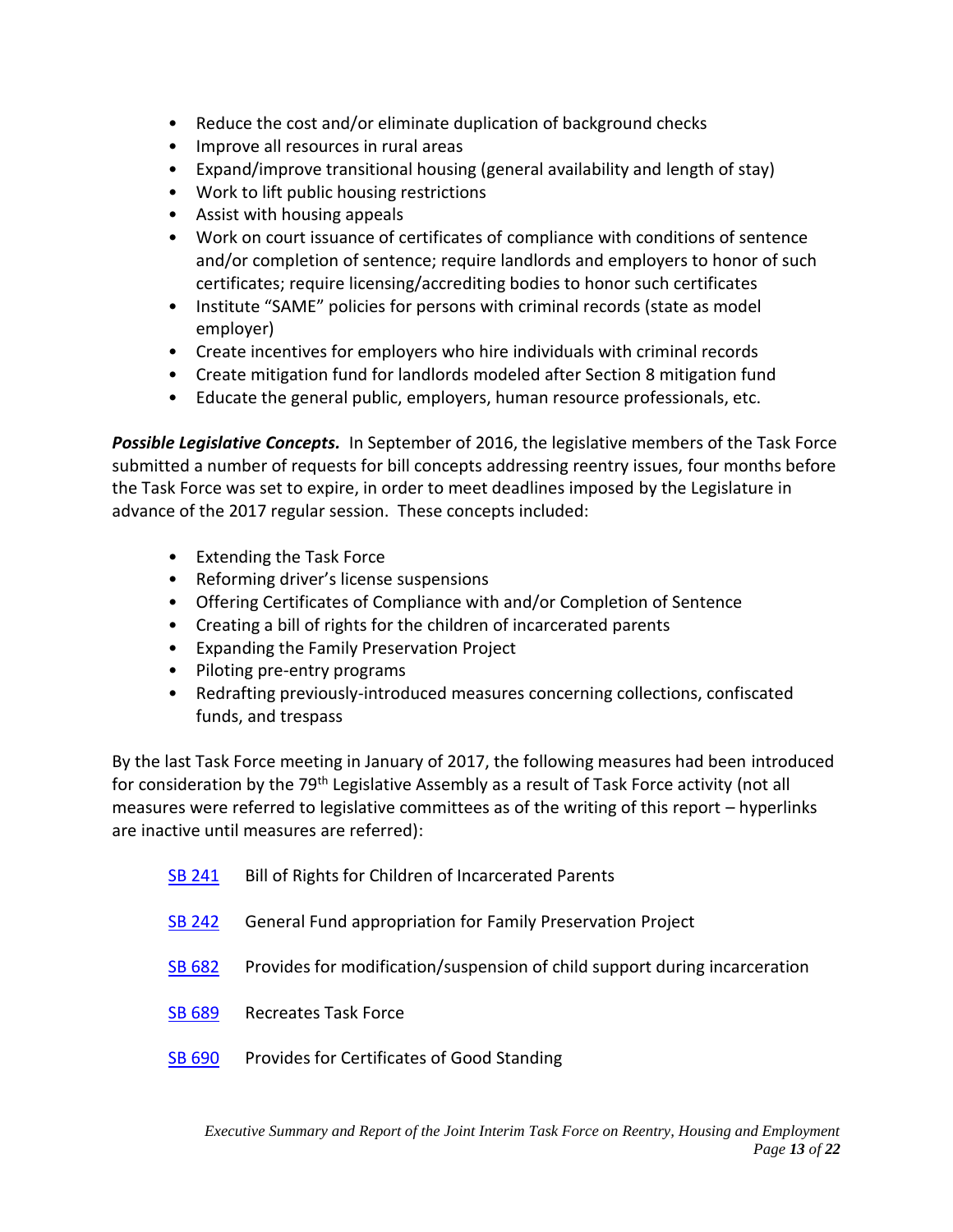[SB 691](https://olis.leg.state.or.us/liz/2017R1/Measures/Overview/SB691) Modifies driver's license suspensions

[SB 692](https://olis.leg.state.or.us/liz/2017R1/Measures/Overview/SB692) Enables pre-entry pilot program with General Fund appropriation

At the time of this writing, a large number of legislative concepts are still pending introduction, but a few other measures have been introduced that contemplate issues of concern to the Task Force:

[SB 360](https://olis.leg.state.or.us/liz/2017R1/Measures/Overview/SB360) Providing for public service in lieu of certain debts [HB 2249](https://olis.leg.state.or.us/liz/2017R1/Measures/Overview/HB2249) Supplemental funding for counties to support reentry of certain persons [HB 2650](https://olis.leg.state.or.us/liz/2017R1/Measures/Overview/HB2650) Prohibiting early consideration of criminal history by landlords

**[HB 2724](https://olis.leg.state.or.us/liz/2017R1/Measures/Overview/HB2724)** Creating a Rent Guarantee Program for low-income tenants

# **Task Force Findings and Recommendations**

# *Findings*

Individuals with criminal records are at the highest risk for failure during the period of reentry, when they transition immediately following release from incarceration.

A criminal record significantly disadvantages a person, even long after the corresponding conduct occurred, but especially upon immediate release from custody when the person is seeking housing and employment.

A heavy debt burden (and corresponding collection action and damaged credit rating) is a significant barrier to success.

Housing and employment are the most effective at reducing recidivism. Stable housing in particular, is the linchpin that enables other successes.

There is an overall lack of housing, and inadequate lengths of stay permitted for persons in transitional housing.

The inability to obtain or reinstate a driver's license is one of the single greatest barriers to obtain/maintain stable employment.

Lack of reliable transportation can be a barrier to stable employment.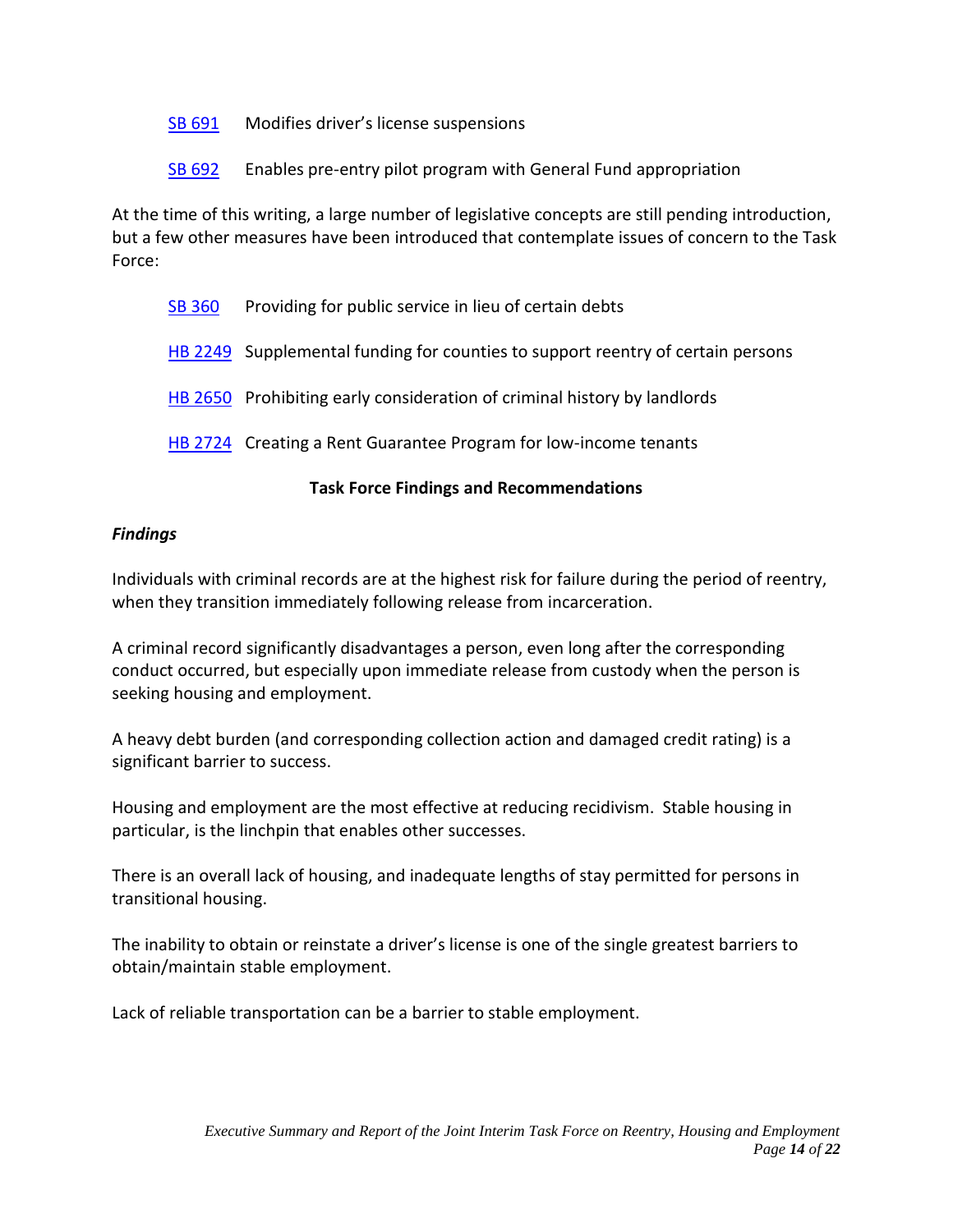Even if a person successfully completes work, education, and training opportunities while incarcerated, traditional educational institutions and outside employers are still slow to recognize/accept/credit such experience, if they consider it at all.

Short-term transitional leave, alternatives to incarceration, and the Family Preservation Project not only improve reentry success, but benefit families of incarcerated persons and society generally.

# *Recommendations*

Pre-entry services should be established. Assistance should be front-loaded, before an offender enters into Department of Corrections custody, getting their affairs in order prior to incarceration.

The criminal justice system – attorneys, courts, the Department of Corrections, post-prison providers – should connect veterans with the Oregon Department of Veterans Affairs, when applicable, to suspend/modify and otherwise manage veterans' benefits.

"Reach-in" to prepare for release should be earlier. The earlier the better. There should be greater continuity/communication between services provided pre-entry, while in custody, during reentry, and post-release.

Education and training, life skills, debt management, and continuity of resources should be improved.

Educational/vocational guidance and financial management assistance should be available during incarceration.

Applications for apprenticeship programs should be completed prior to release. Efforts to bring pre-apprenticeship and apprenticeship programs into prisons, especially for women, should be supported/expanded.

Educational opportunities during incarceration should be improved to include college-level coursework that satisfies state educational standards to improve transferability; and/or state educational standards should be relaxed or specifically provide for transferability of an offender's work/educational/job training and life experiences.

Oregon Correctional Education Directors should provide a plan for educational improvement to include college-level coursework, that identifies steps needed to improve the transferability of all training and education within Oregon's correctional institutions.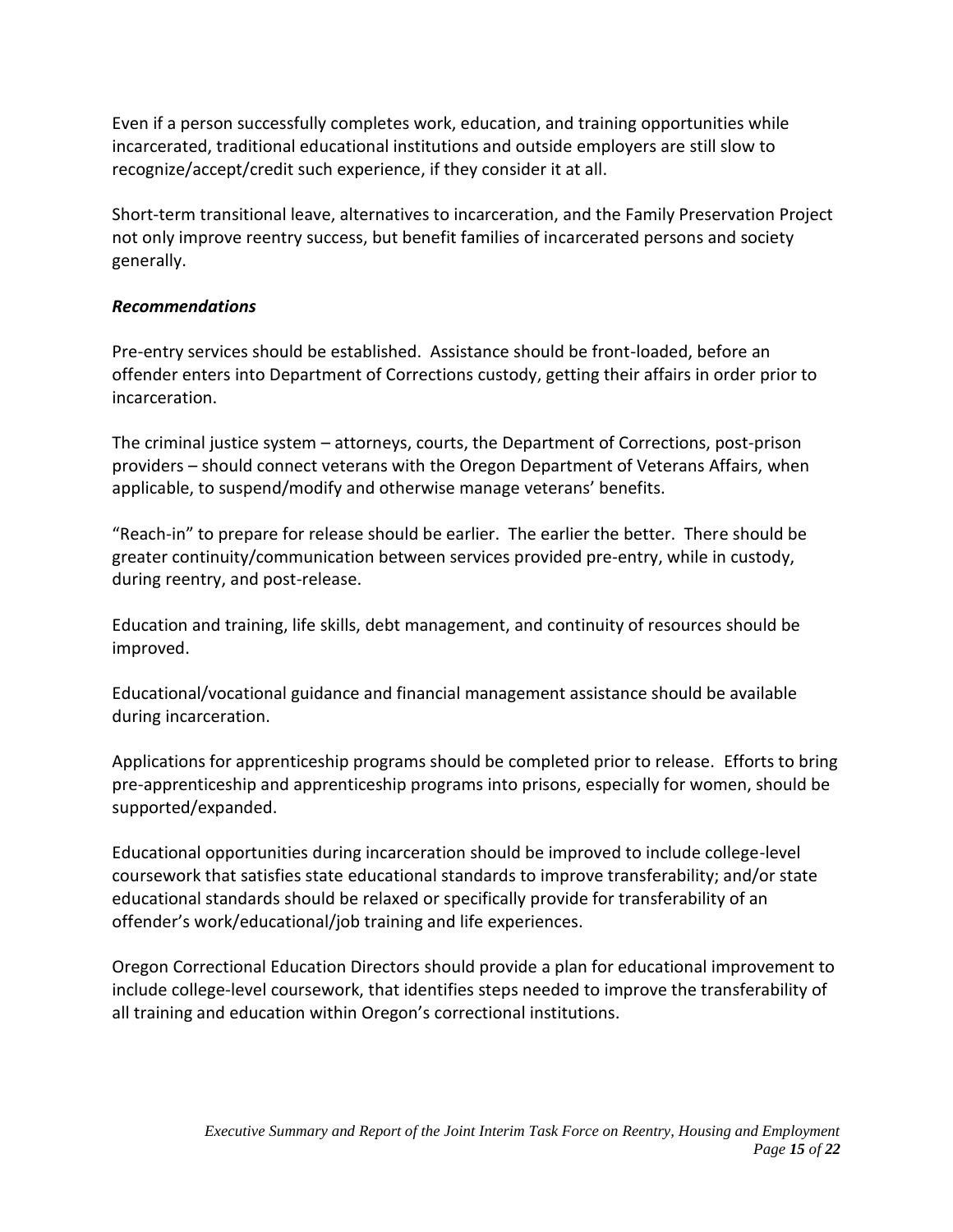Debt repayment plans should be established and modifications/deferments/waivers soughtas early as possible, including for child support obligations. Debt should be capable of deferment for reasons of economic hardship until an individual is stabilized with housing and employment.

Assistance to obtain birth certificates, Social Security cards, Social Security benefits and Medicaid, if applicable, should be improved/expanded.

Overall housing capacity should be increased: the amount of transitional housing along with the length of stay.

Available resources should target the most vulnerable.

Alternatives to incarceration should be expanded/exploited.

Another women's prison should not be opened; rather, more should be invested to help ensure successful reentry.

The Task Force should continue to work on:

- Administrative rules governing collection of child support
- Certificates of compliance and/or completion; applicable to landlords, employers, and licensing entities
- "SAME" policies/practices
- Court fines and fees
- Supervision issues (costs, disparities)
- Public university admissions practices
- Understanding and improving disparities between training and educational opportunities for men versus women and translating proficiencies gained from training and education into real-world opportunities
- Reentry needs unique to women

# **Progress**

<span id="page-15-0"></span>**"Catch 22" with Driver's Licenses and Apprenticeship Programs**. During the period of time that the Task Force met, efforts began in earnest to address an issue with implementation of [House Bill 2986 \(2013\)](#page-11-0) (where an individual's acceptance into a program depends on reinstatement of a driver's license, while reinstatement of the driver's license depends on acceptance into a program) led by Task Force member Jen Netherwood. A number of meetings and conversations took place and are ongoing, between trade groups, the Oregon Department of Transportation, the Oregon Judicial Department, and Oregon's Bureau of Labor and Industries, to establish meaningful protocols on a voluntary basis (that is, without legislative intervention) to resolve the issue.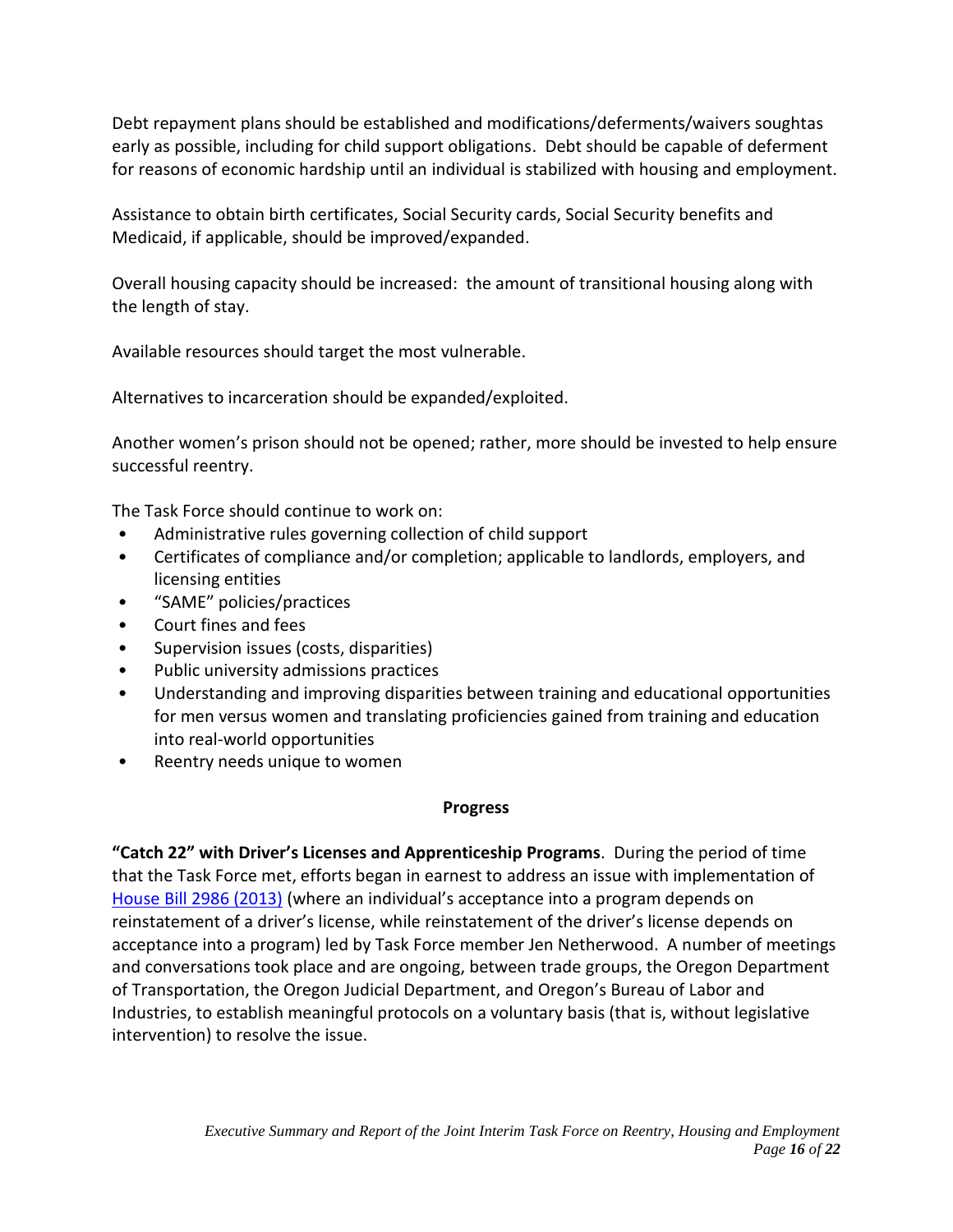**Educational Opportunity**. In response to inquiries made by the Task Force Chair, Senator Dembrow, the Higher Education Coordination Commission (HECC) is looking into and indicated its willingness to continue working on, issues of concern to the Task Force.

**Inmate Financial Accountability Workgroup**. Legislation was introduced in 2015 that sought to change Oregon laws concerning the collection of inmate funds held in trust accounts by the Department of Corrections (House Bills 2761 and 2322). The measures were not enacted, but the Department of Corrections (DOC) continued discussions with stakeholders about using funds from inmate trust accounts for a variety of purposes, such as satisfying fines and fees, restitution orders, child support obligations, and civil judgements for assault or battery against department employees or other inmates; as well as contributing to inmate savings accounts for reentry purposes. DOC informed the Task Force that the stakeholder group is working on a report and recommendations, which includes a reentry savings account concept, that will likely require legislation.

**Justice Reinvestment Initiative**. The Justice Reinvestment Initiative (JRI) is a public/private partnership between the U.S. Department of Justice's Bureau of Justice Assistance and The Pew Charitable Trusts, formally established in 2010 to provide direct grants in support of state and local efforts to improve criminal justice outcomes by spending more efficiently and cost-effectively. Participants use data-driven approaches to spending that are intended to generate savings through cost-avoidance while improving public safety; savings that are realized can then be reinvested in the form of grants, in strategies that have been shown to work. Participants also receive technical assistance from the Pew Center on the States, the Council of State Governments Justice Center, or the Vera Institute of Justice. More than half the states participate in the JRI. Oregon joined in 2012; enacted House Bill 3194 in 2013 to become eligible to receive funds; and has received two distributions (the first 2013, and the second in 2015). Information on outcomes as of 2015 and 2016 is modest but positive, but it is very early in the process of data collection. A timeline and available data can be found [here.](http://www.oregon.gov/cjc/justicereinvestment/Pages/default.aspx)

**Family Preservation Project**. Restoring and maintaining ongoing familial and other personal relationships – especially between incarcerated parents and their children – provides tremendous motivation to succeed. In March 2010, the Oregon Department of Corrections funded the [Family Preservation Project](https://www.ywcapdx.org/what-we-do/family-preservation-project/) (FPP) at Coffee Creek Correctional Facility (CCCF) in Wilsonville, Oregon, in partnership with Portland Community College, to address the impact of incarceration on mothers and their families. FPP was cut for a time in 2014, but reestablished in 2015 through administration by the YWCA of Greater Portland, with a \$400,000 General Fund appropriation. FPP reduces the collateral damage of parental incarceration on children, families, and the community through eight direct service programs, four of which operate inside CCCF. Over 7500 women, children and their caregivers were supported by FPP last year. The Task Force heard about the value and effectiveness of FPP programs directly from formerly-incarcerated mothers, and Senator Dembrow submitted [Senate Bill](https://olis.leg.state.or.us/liz/2017R1/Measures/Overview/SB242) 242 on behalf of the Task Force, in support of the Family Preservation Project.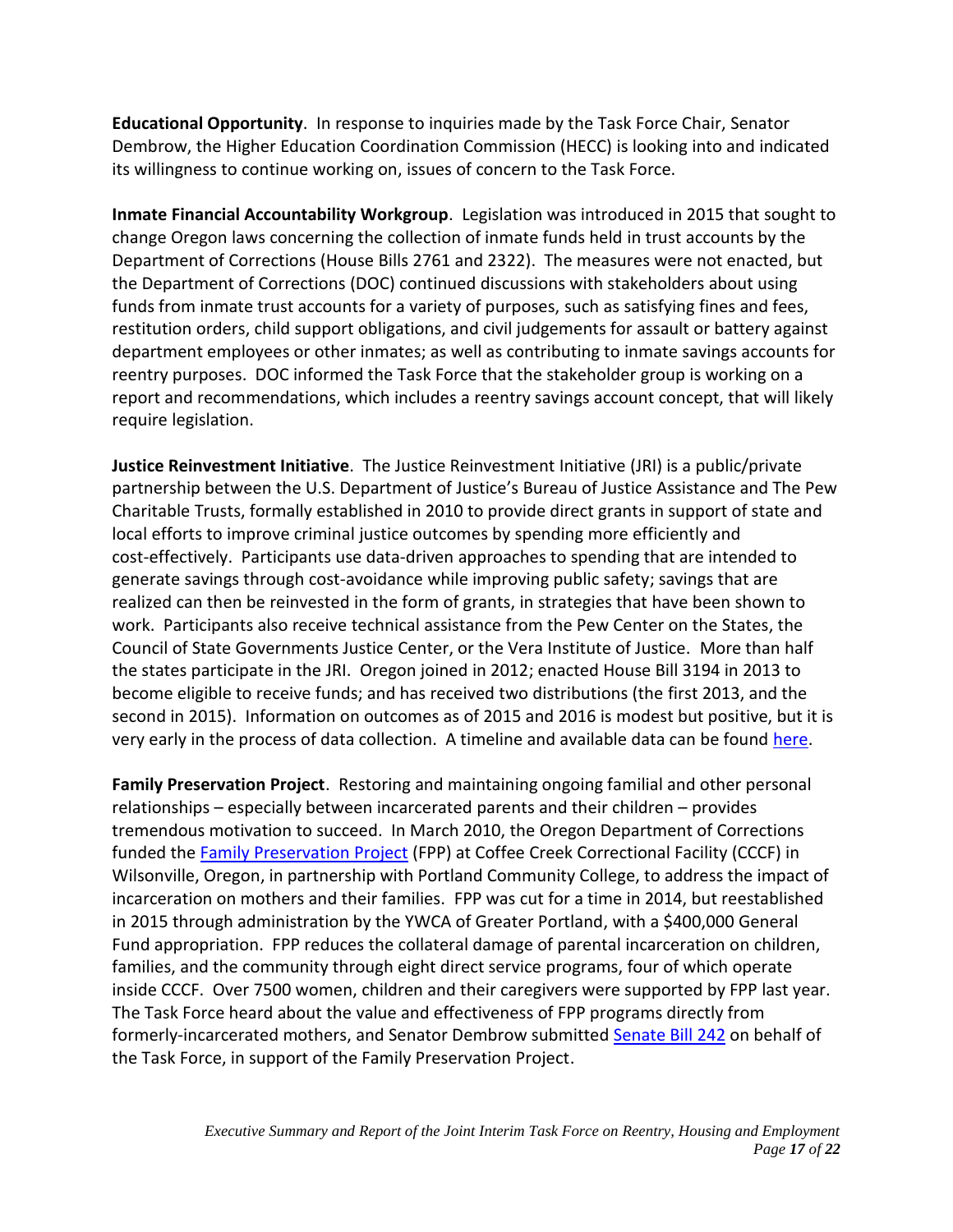**Bill of Rights for the Children of Incarcerated Parents**. The child of an incarcerated parent experiences a range of negative impacts, beyond the absence of comfort and affection that the parent might otherwise provide, including damaged well-being, health, self-image, and relationships with peers. Every aspect of a child's life and future can be effected by a parent's involvement with the criminal justice system. A Bill of Rights for the Children of Incarcerated Parents seeks to acknowledges and prioritize their needs, as reflected in [Senate Bill 241,](https://olis.leg.state.or.us/liz/2017R1/Measures/Overview/SB241) which is among the measures introduced by Senator Dembrow on behalf of the Task Force.

# **Conclusion**

The impact of a criminal record is far-reaching, long after a sentence is successfully served. Formerly-incarcerated persons face an ongoing spectrum of barriers to opportunity, including opportunities for recovery, education, employment and housing, that are inconsistent between geographic areas and jurisdictions across the state. Efforts to address barriers are piecemeal, disconnected, and particularized to meet specific issues in isolation. The Task Force acknowledges that *barriers are interwoven and interdependent* and that *most reentry successes are mutually-reinforcing*: the better the education or training, the better the employment opportunity; a person is more likely to succeed academically or with vocational training if they have stable housing, and are working to repair and strengthen interpersonal and familial relationships and dealing with recovery issues; a person is more likely to succeed in dealing with recovery issues and strengthening social and interpersonal relationships, if they are employed, and have stable housing; a person is better-enabled to strengthen interpersonal relationships if they are working on recovery, and are employed, and have stable housing; a person is more likely to succeed with employment, if they have stable housing, are working on recovery, and feel connected through interpersonal relationships; and housing is most secure and stable when an individual succeeds with employment, recovery, and interpersonal connectedness.

Task Force members will continue to refine legislative concepts and advocate for them through the 2017 session, but the Task Force feels generally, that it is just scratching the surface: ongoing work is needed to determine how best to approach interdependent complexities. In particular, the Task Force should further examine the administrative rules governing collection of child support; how certificates of compliance and/or completion could be administered and made applicable to landlords, employers, and licensing entities; what "SAME" policies/practices might be encouraged or implemented by Oregon employers; whether any improvements could be made with regard to the imposition, collection, and/or modification of court-ordered fines and fees; whether there is room to improve any supervision issues, such as disparities in cost and services; how public universities' admissions practices might be improved; whether there are disparities between training and educational opportunities available to men versus women and how same might be improved; how to better translate proficiencies gained from training and education into real-world opportunities; and what reentry needs there may be for women in particular.

. . .

*Executive Summary and Report of the Joint Interim Task Force on Reentry, Housing and Employment Page 18 of 22*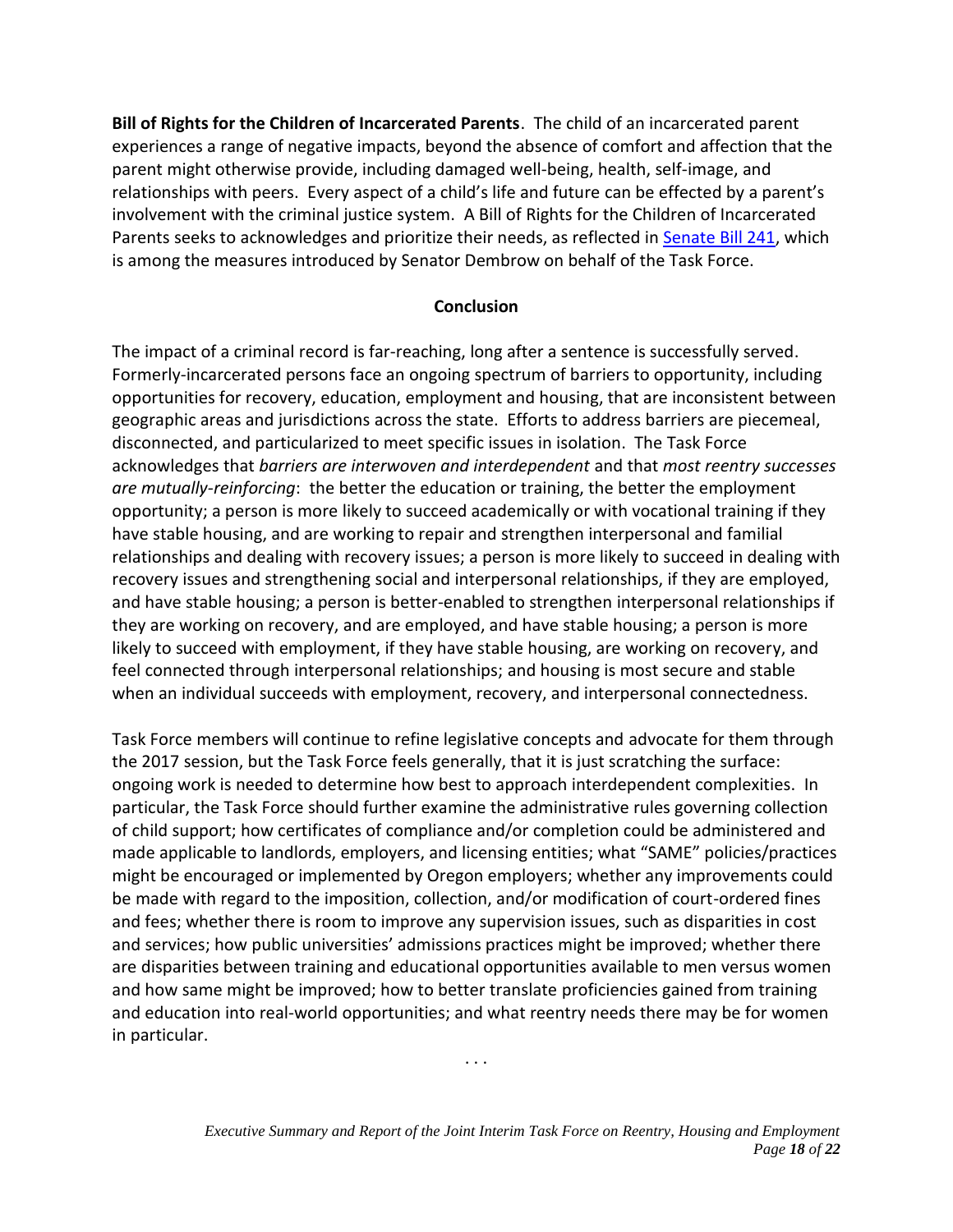# **Appendix**

#### *Meeting Materials and Resources*

<span id="page-18-0"></span>[Task Force Progress Memo, December 2015](file://///leg.local/cs/DEPT/2015-16%20Interim/Committees/TF%20on%20Reentry,%20SB%20969%20(2015)/Meeting%20Materials/12-10-15/2015.12.11%20Reentry%20TF%20progress%20report.pdf)

[Pre-Entry Program, Metropolitan Public Defender](https://olis.leg.state.or.us/liz/2015I1/Downloads/CommitteeMeetingDocument/92602)

[Inmate Work and Training Opportunities, Oregon Corrections Enterprises and Oregon](https://olis.leg.state.or.us/liz/2015I1/Downloads/CommitteeMeetingDocument/90051)  [Department of Corrections](https://olis.leg.state.or.us/liz/2015I1/Downloads/CommitteeMeetingDocument/90051)

[Alternative Incarceration Programs, Oregon Department of Corrections](https://olis.leg.state.or.us/liz/2015I1/Downloads/CommitteeMeetingDocument/90059)

[Short-Term Transitional Leave, Oregon Department of Corrections](https://olis.leg.state.or.us/liz/2015I1/Downloads/CommitteeMeetingDocument/90061)

[Short-Term Transitional Leave, Oregon Department of Corrections](https://olis.leg.state.or.us/liz/2015I1/Downloads/CommitteeMeetingDocument/92601)

[Reentry Services Overview, Oregon Department of Corrections](https://olis.leg.state.or.us/liz/2015I1/Downloads/CommitteeMeetingDocument/83218)

National Career Readiness Certificates [\(NCRC\), Office of Community Colleges and Workforce](https://olis.leg.state.or.us/liz/2015I1/Downloads/CommitteeMeetingDocument/90874)  [Development, Higher Education Coordinating Commission](https://olis.leg.state.or.us/liz/2015I1/Downloads/CommitteeMeetingDocument/90874)

[National Career Readiness Certificates, Labor Market Information, Oregon Employment](https://olis.leg.state.or.us/liz/2015I1/Downloads/CommitteeMeetingDocument/90876)  [Department](https://olis.leg.state.or.us/liz/2015I1/Downloads/CommitteeMeetingDocument/90876)

[Oregon recruitment and selection process, Oregon Department of Administrative](../Meeting%20Materials/7-21-2016%20Thursday%202PM/DAS%20hiring%20practices.pdf)

[Oregon job application process, Department of Administrative Services](https://olis.leg.state.or.us/liz/2015I1/Downloads/CommitteeMeetingDocument/94175)

[Opportunities for "SAME" Practices, Oregon Department of Administrative Services](https://olis.leg.state.or.us/liz/2015I1/Downloads/CommitteeMeetingDocument/94176)

[Certificates of Good Standing \(to improve housing opportunities\), MercyCorps and Innovative](https://olis.leg.state.or.us/liz/2015I1/Downloads/CommitteeMeetingDocument/90877)  [Housing, Inc.](https://olis.leg.state.or.us/liz/2015I1/Downloads/CommitteeMeetingDocument/90877)

[Memo from Sponsors, Inc., regarding Washington State's Certificates of Res](https://olis.leg.state.or.us/liz/2015I1/Downloads/CommitteeMeetingDocument/92025)toration of **[Opportunity](https://olis.leg.state.or.us/liz/2015I1/Downloads/CommitteeMeetingDocument/92025)** 

[Form of petition for Certificate of Restoration of Opportunity in Washington state courts from](https://olis.leg.state.or.us/liz/2015I1/Downloads/CommitteeMeetingDocument/92024)  [Sponsors, Inc.](https://olis.leg.state.or.us/liz/2015I1/Downloads/CommitteeMeetingDocument/92024)

[Issuance of Driver License and Identification Cards, Oregon Department of Transportation](https://olis.leg.state.or.us/liz/2015I1/Downloads/CommitteeMeetingDocument/91534)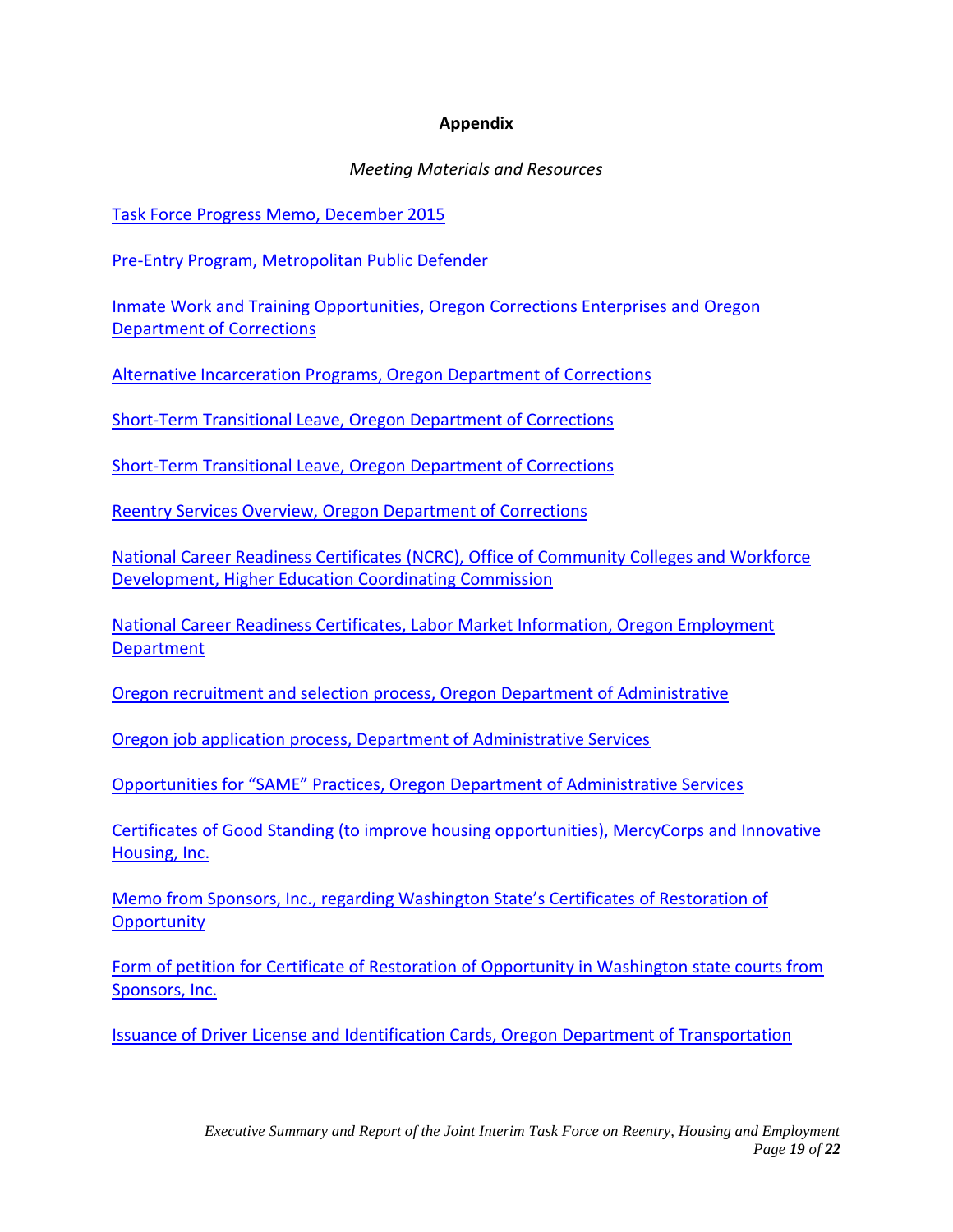*Report: Minorities, Poor Residents More Likely to Have Their Driver's License Suspended*, 2016, Mike Maciag, Governing – [http://www.governing.com/topics/public-justice-safety/gov-drivers-licenses](http://www.governing.com/topics/public-justice-safety/gov-drivers-licenses-suspended-for-unpaid-traffic-fines.html)[suspended-for-unpaid-traffic-fines.html](http://www.governing.com/topics/public-justice-safety/gov-drivers-licenses-suspended-for-unpaid-traffic-fines.html)

*How Driver's License Suspensions Unfairly Target the Poor*, 2015, Joseph Shapiro, NPR – <http://www.npr.org/2015/01/05/372691918/how-drivers-license-suspensions-unfairly-target-the-poor>

*Best Practices Guide to Reducing Suspended Drivers*, 2013, American Assn of Motor Vehicle Administrators – <https://olis.leg.state.or.us/liz/2015I1/Downloads/CommitteeMeetingDocument/91615>

*Limiting Suspension/Revocation of Drivers' Licenses to Driving-Related Convictions*, undated, Legal Action Center - <http://lac.org/toolkits/drivers/drivers.htm>

*Access to Driving and License Suspension Policies for the Twenty-First Century Economy*, 2008, The Mobility Agenda - <https://olis.leg.state.or.us/liz/2015I1/Downloads/CommitteeMeetingDocument/91614>

*Motor Vehicles Affordability and Fairness Task Force Report*, 2006, New Jersey Motor Vehicle Commission – <https://olis.leg.state.or.us/liz/2015I1/Downloads/CommitteeMeetingDocument/91613>

[Court-Imposed Financial Obligations in Felony Cases, Oregon Judicial Department](https://olis.leg.state.or.us/liz/2015I1/Downloads/CommitteeMeetingDocument/92024)

[Financial Penalties Cheat Sheet, Metropolitan Public Defender and James Brewer](https://olis.leg.state.or.us/liz/2015I1/Downloads/CommitteeMeetingDocument/92029)

[Oregon Revised Statute 416.425, regarding motions to modify or temporarily suspend support](https://olis.leg.state.or.us/liz/2015I1/Downloads/CommitteeMeetingDocument/92020)  [orders](https://olis.leg.state.or.us/liz/2015I1/Downloads/CommitteeMeetingDocument/92020)

[Oregon Administrative Rule 137-055-3300, regarding establishment or modification of child](https://olis.leg.state.or.us/liz/2015I1/Downloads/CommitteeMeetingDocument/92021)  [support orders for incarcerated persons](https://olis.leg.state.or.us/liz/2015I1/Downloads/CommitteeMeetingDocument/92021)

[Oregon Administrative Rule 137-055-3440, regarding effective date of modification](https://olis.leg.state.or.us/liz/2015I1/Downloads/CommitteeMeetingDocument/92019)

[Letter to the University of Oregon from Sponsors, Inc.](https://olis.leg.state.or.us/liz/2015I1/Downloads/CommitteeMeetingDocument/91043)

[Letter from Treasure Valley Community College to the Task Force](https://olis.leg.state.or.us/liz/2015I1/Downloads/CommitteeMeetingDocument/94173)

Sample [Bill of Rights for the Children of Incarcerated Parents](https://olis.leg.state.or.us/liz/2015I1/Downloads/CommitteeMeetingDocument/92684)

[Summary of Legislative Concepts requested by Senator Dembrow](https://olis.leg.state.or.us/liz/2015I1/Downloads/CommitteeMeetingDocument/93138)

Legislative Concept requests submitted by Representative Frederick: [Redraft House Bill 3373 \(2015\)](https://olis.leg.state.or.us/liz/2015I1/Downloads/CommitteeMeetingDocument/93145) [Copy of House Bill 3373 \(2015\)](https://olis.leg.state.or.us/liz/2015I1/Downloads/CommitteeMeetingDocument/93142)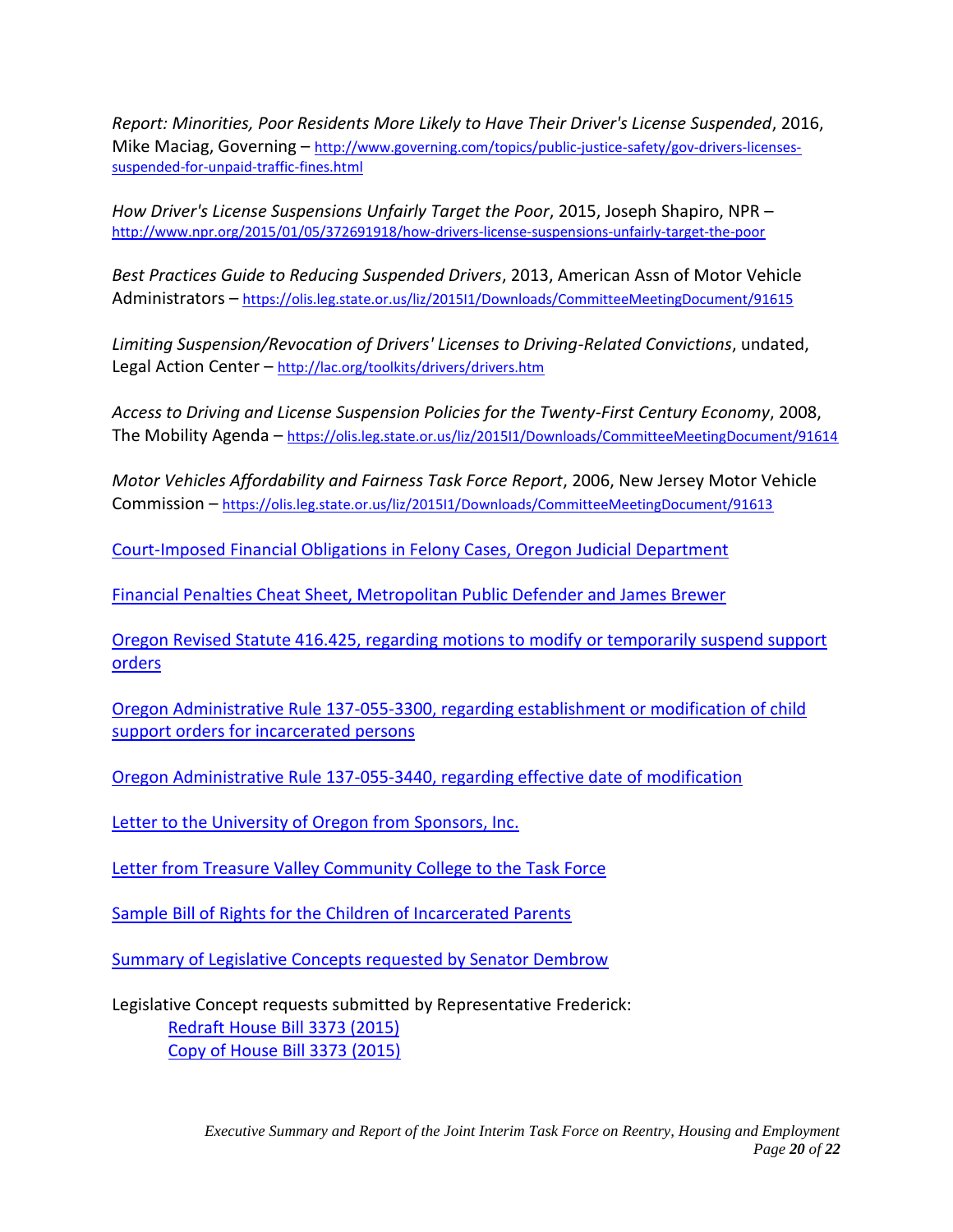[Redraft House Bill 2826 \(2016\)](https://olis.leg.state.or.us/liz/2015I1/Downloads/CommitteeMeetingDocument/93146) [Copy of House Bill 2826 \(2016\)](https://olis.leg.state.or.us/liz/2015I1/Downloads/CommitteeMeetingDocument/93141) [Redraft a version of House Bill 4123](https://olis.leg.state.or.us/liz/2015I1/Downloads/CommitteeMeetingDocument/93147) (2015) [Copy of House Bill 4123 \(2016\)](https://olis.leg.state.or.us/liz/2015I1/Downloads/CommitteeMeetingDocument/93143) [Copy of House Bill 4123-1 \(2016\)](https://olis.leg.state.or.us/liz/2015I1/Downloads/CommitteeMeetingDocument/93144)

Governor's [Reentry Council](https://www.oregon.gov/doc/OMR/Pages/governor_reentry_council.aspx)

**[Marion County Reentry Initiative](http://www.co.marion.or.us/CS/Reentry)** 

[Incarcerated Veterans Task Force, Executive Summary](https://olis.leg.state.or.us/liz/2015I1/Downloads/CommitteeMeetingDocument/92642) and [Report](https://olis.leg.state.or.us/liz/2015I1/Downloads/CommitteeMeetingDocument/92643)

[Collateral Consequences of Criminal Conviction, American Bar Association](http://www.abacollateralconsequences.org/)

*Roadmap to Reentry: a California Legal Guide*, Root and Rebound – <http://www.rootandrebound.org/roadmap/> and [https://rootrebound.wordpress.com/2015/05/14/roadmap-to](https://rootrebound.wordpress.com/2015/05/14/roadmap-to-reentry-guide-interactive-hub-are-live/)[reentry-guide-interactive-hub-are-live/](https://rootrebound.wordpress.com/2015/05/14/roadmap-to-reentry-guide-interactive-hub-are-live/)

[Expungement and embedded links](../Meeting%20Materials/5-26-16/Expungement%20memo.pdf)

<https://www.bja.gov/>

<https://www.nij.gov/topics/corrections/reentry/pages/welcome.aspx>

[http://www.crimesolutions.gov/TopicDetails.aspx?ID=36.](http://www.crimesolutions.gov/TopicDetails.aspx?ID=36)

# **Council of State Governments**

# <https://csgjusticecenter.org/nrrc>

-Employment programs – <https://whatworks.csgjusticecenter.org/focus-area/employment-topic> -Housing programs – <https://whatworks.csgjusticecenter.org/focus-area/housing>

# **National Conference of State Legislatures**

A Second Chance: Offender Reentry Policy, National Conference of State Legislatures – <http://www.ncsl.org/research/civil-and-criminal-justice/reentry-and-recidivism.aspx> Felon [Voting](http://www.ncsl.org/default.aspx?TabID=16719) Rights, September 2016, report Seven [Sentencing](http://www.ncsl.org/issues-research/civil-and-criminal-justice/seven-sentencing-principles.aspx) Principles, December 2011, S*tate Legislatures* Ex-Offender Employment [Opportunities,](http://www.ncsl.org/default.aspx?TabId=23326) July 2011, policy brief Principles of Effective State Sentencing and [Corrections](http://www.ncsl.org/default.aspx?TabId=23325) Policy, August 2011, report Exit Strategy for [Parolees,](http://www.ncsl.org/default.aspx?tabid=20369) May 2010, *State Legislatures* Q&A on [recidivism](http://www.ncsl.org/default.aspx?tabid=20413) and reentry, June 2010, *State Legislatures* Earned Time Policies for State [Prisoners,](http://www.ncsl.org/default.aspx?tabid=21058) July 2009 policy brief